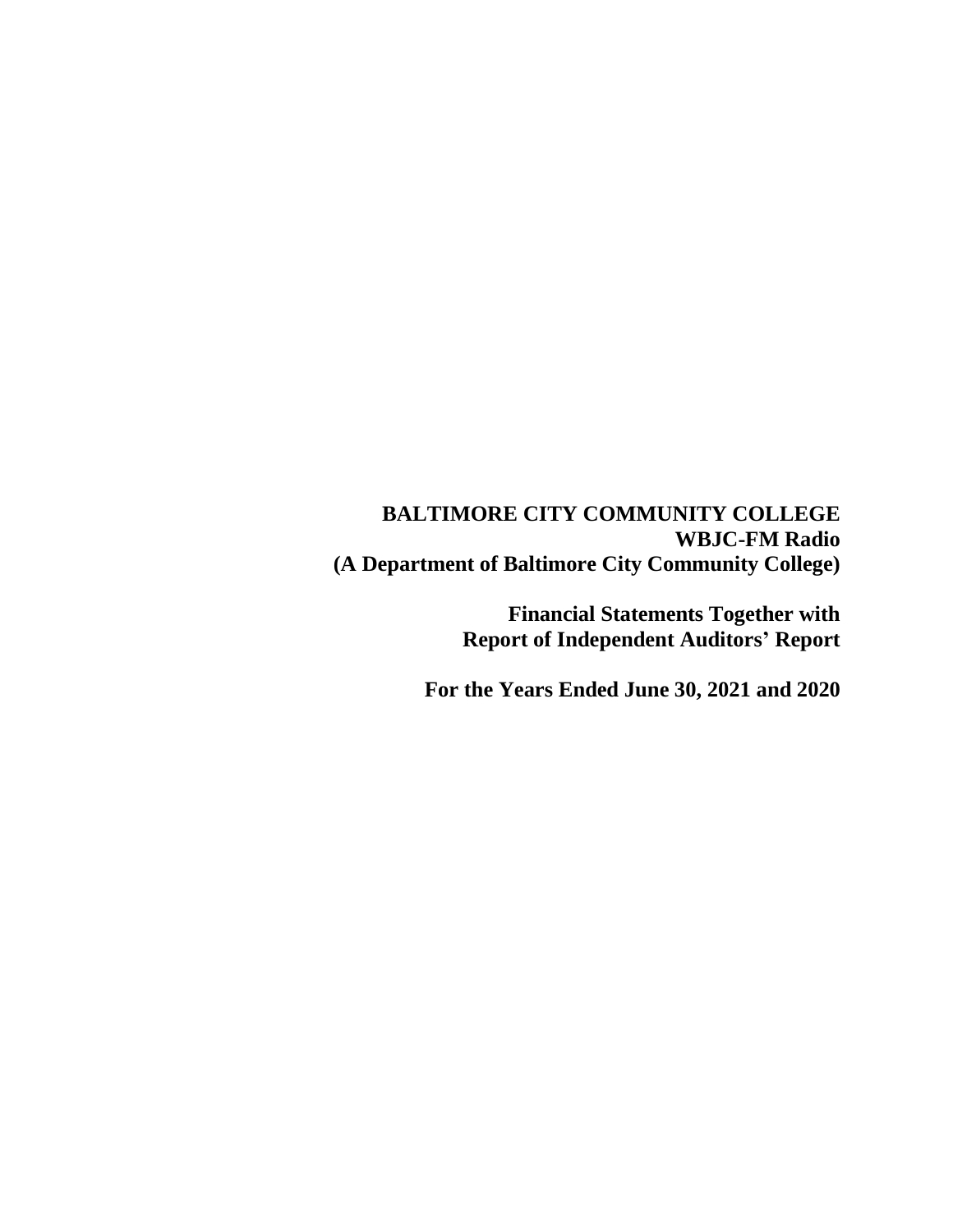# **JUNE 30, 2021 AND 2020**

# **CONTENTS**

| <b>INDEPENDENT AUDITORS' REPORT</b>                         |    |
|-------------------------------------------------------------|----|
| <b>MANAGEMENT'S DISCUSSION AND ANALYSIS</b>                 | 3  |
| <b>FINANCIAL STATEMENTS</b>                                 |    |
| <b>Statements of Net Position</b>                           | 13 |
| Statements of Revenues, Expenses and Change in Net Position | 14 |
| <b>Statements of Cash Flows</b>                             | 15 |
| Notes to the Financial Statements                           | 16 |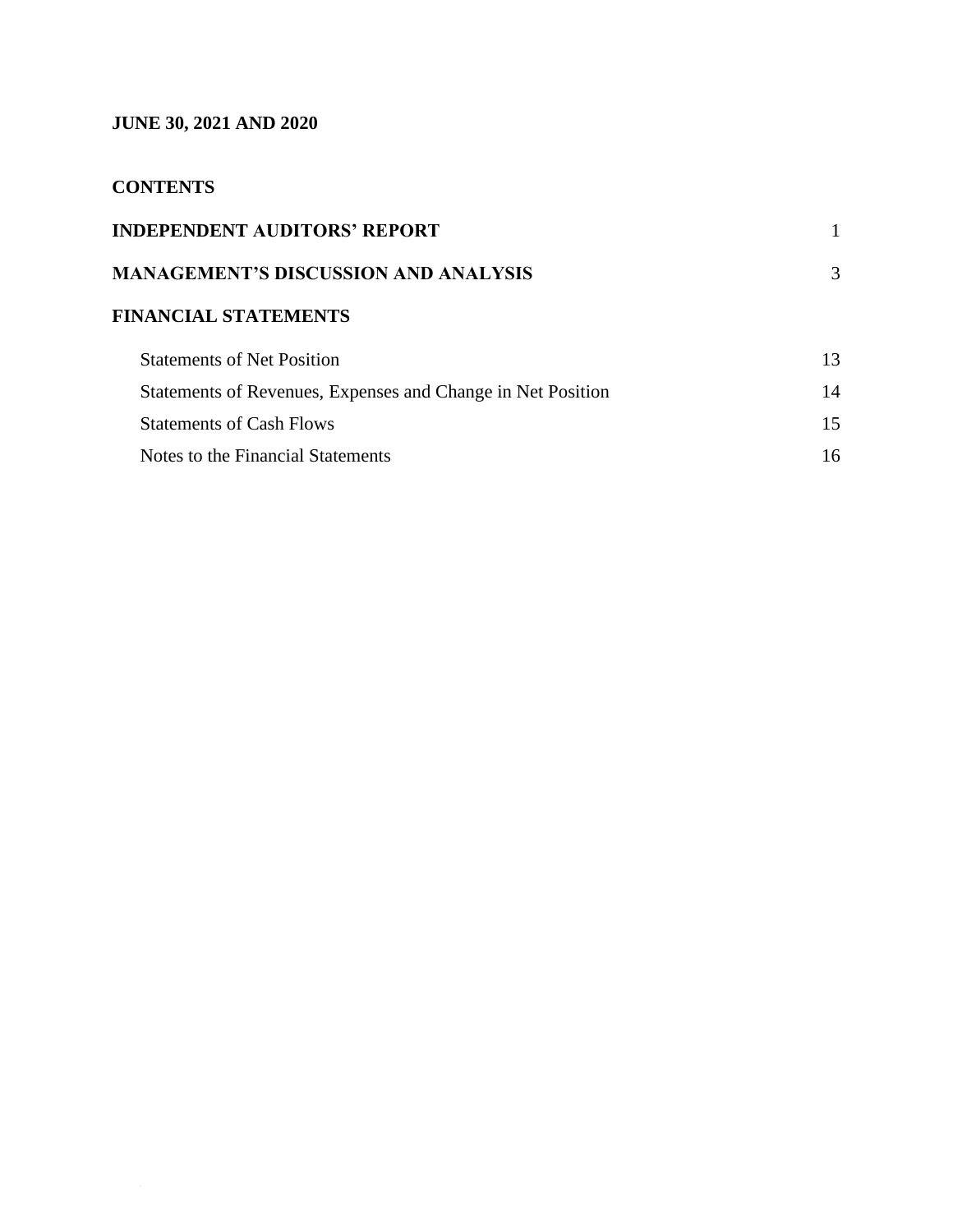

**CliftonLarsonAllen LLP CLAconnect.com**

### **INDEPENDENT AUDITORS' REPORT**

Board of Trustees Baltimore City Community College Baltimore, Maryland

#### **Report on the Financial Statements**

We have audited the accompanying financial statements of the Baltimore City Community College WBJC-FM Radio (the Station), an enterprise fund of Baltimore City Community College, as of and for the years ended June 30, 2021 and 2020, and the related notes to the financial statements, which collectively comprise the Station's basic financial statements as listed in the table of contents.

#### *Management's Responsibility for the Financial Statements*

Management is responsible for the preparation and fair presentation of these financial statements in accordance with accounting principles generally accepted in the United States of America; this includes the design, implementation, and maintenance of internal control relevant to the preparation and fair presentation of financial statements that are free from material misstatement, whether due to fraud or error.

#### *Auditors' Responsibility*

Our responsibility is to express an opinion on these financial statements based on our audits. We conducted our audits in accordance with auditing standards generally accepted in the United States of America. Those standards require that we plan and perform the audit to obtain reasonable assurance about whether the financial statements are free from material misstatement.

An audit involves performing procedures to obtain audit evidence about the amounts and disclosures in the financial statements. The procedures selected depend on the auditors' judgment, including the assessment of the risks of material misstatement of the financial statements, whether due to fraud or error. In making those risk assessments, the auditor considers internal control relevant to the entity's preparation and fair presentation of the financial statements in order to design audit procedures that are appropriate in the circumstances, but not for the purpose of expressing an opinion on the effectiveness of the entity's internal control. Accordingly, we express no such opinion. An audit also includes evaluating the appropriateness of accounting policies used and the reasonableness of significant accounting estimates made by management, as well as evaluating the overall presentation of the financial statements.

We believe that the audit evidence we have obtained is sufficient and appropriate to provide a basis for our audit opinion.



CLA is an independent member of Nexia International, a leading, global network of independent accounting and consulting firms. See nexia.com/member-firm-disclaimer for details.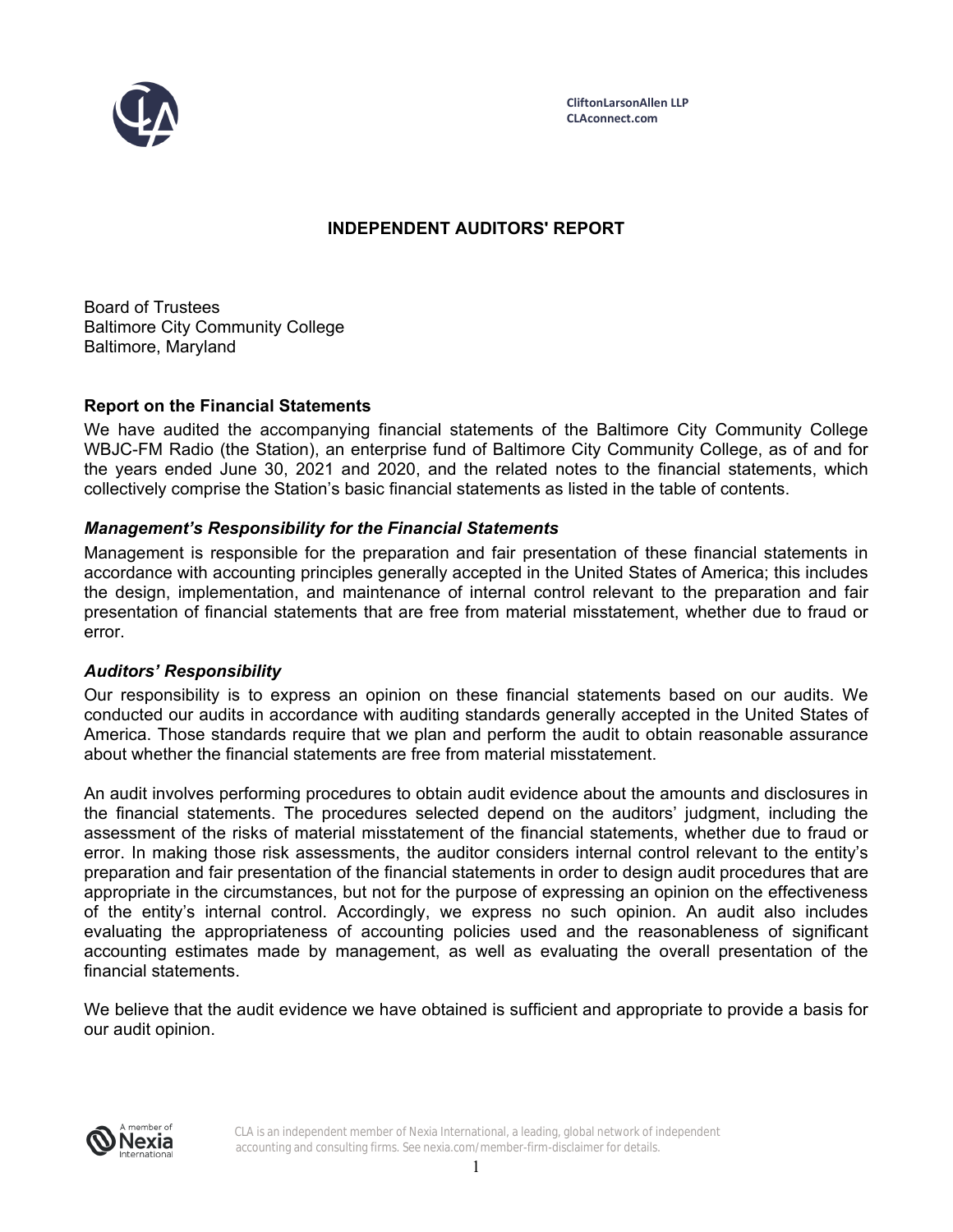### *Opinion*

In our opinion, the financial statements referred to above present fairly, in all material respects, the financial position of the Station as of June 30, 2021 and 2020, and the changes in its financial position and its cash flows for the years then ended in accordance with accounting principles generally accepted in the United States of America.

#### *Emphasis of Matter*

As discussed in Note 1, the financial statements of the Station are intended to present the financial position, the changes in financial position, and cash flows of only the Station. They do not purport to, and do not present fairly the financial position of Baltimore City Community College as of June 30, 2021 and 2020, the changes in its financial position, or its cash flows for the years then ended in accordance with accounting principles generally accepted in the United States of America. Our opinion is not modified with respect to this matter.

#### *Other Matters*

#### *Required Supplementary Information*

Accounting principles generally accepted in the United States of America require that the Management's Discussion and Analysis as listed in the table of contents be presented to supplement the basic financial statements. Such information, although not a part of the basic financial statements, is required by the Governmental Accounting Standards Board who considers it to be an essential part of financial reporting for placing the basic financial statements in an appropriate operational, economic, or historical context. We have applied certain limited procedures to the required supplementary information in accordance with auditing standards generally accepted in the United States of America, which consisted of inquiries of management about the methods of preparing the information and comparing the information for consistency with management's responses to our inquiries, the basic financial statements, and other knowledge we obtained during our audit of the basic financial statements. We do not express an opinion or provide any assurance on the information because the limited procedures do not provide us with sufficient evidence to express an opinion or provide any assurance.

Viifton Larson Allen LLP

**CliftonLarsonAllen LLP** 

Baltimore, Maryland January 20, 2022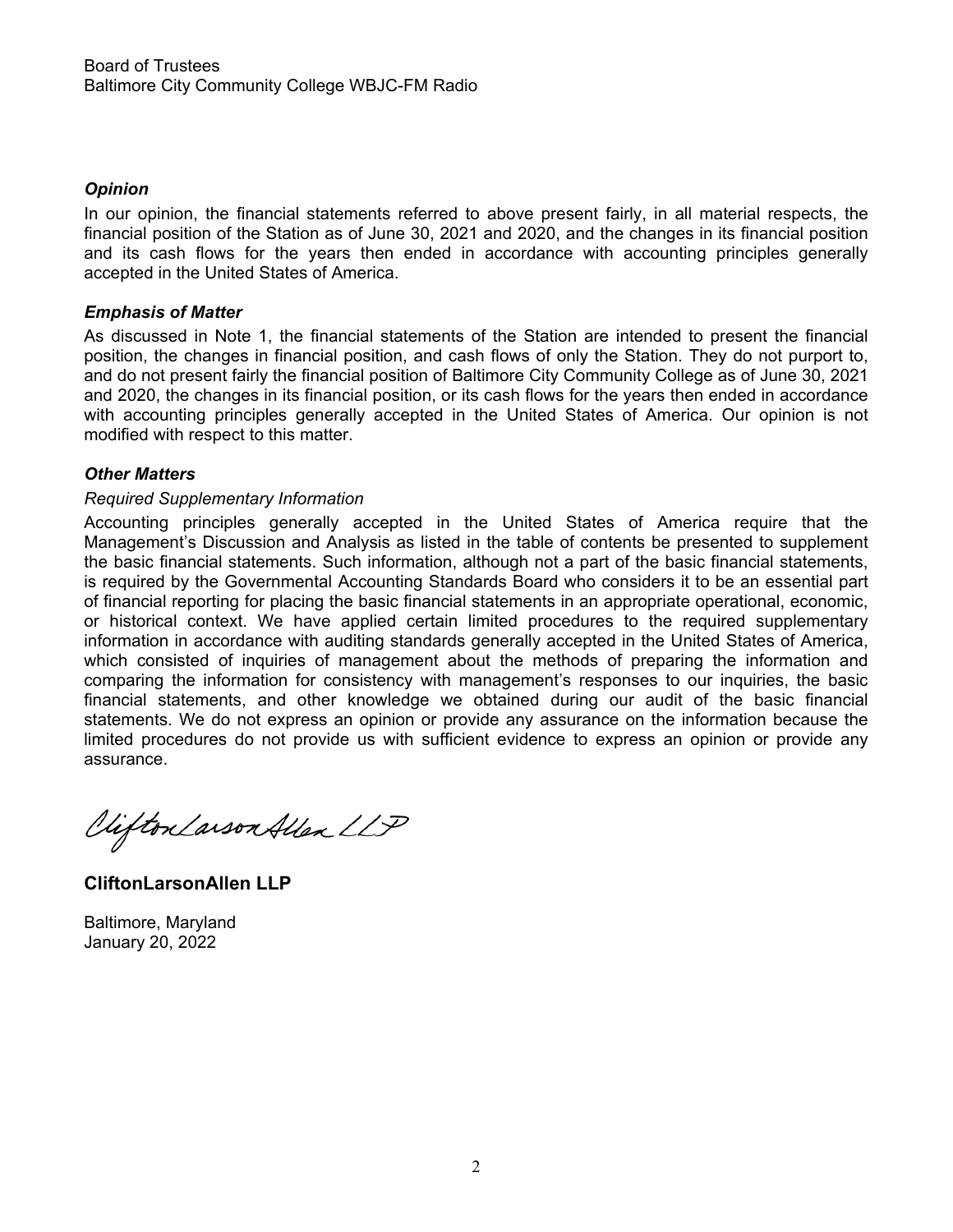# **Management's Discussion and Analysis Years Ended June 30, 2021 and 2020**

In accordance with Governmental Accounting Standards Board (GASB), the management of Baltimore City Community College (BCCC or the College) presents this Management's Discussion and Analysis of the financial statements of the Baltimore City Community College WBJC-FM Radio (the Station) for the years ended June 30, 2021 and 2020.

#### **Overview of the Financial Statements and Financial Analysis**

The Management's Discussion and Analysis (MD&A) provides an overview of the financial position and activities of the Station for the years ended June 30, 2021 and 2020 with 2019 for comparative purposes, and should be read in conjunction with the financial statements and notes thereto. This overview is required by GASB, by a primary government or component but is not required by the Station; however, management has elected to provide one. The MD&A, financial statements and notes thereto, are the responsibility of the Station's management. The Station is operated by Baltimore City Community College (a component unit of the State of Maryland) located in Baltimore City, Maryland.

#### **Financial Highlights**

The financial statements provide both short-term and long-term information about the Station's overall financial condition in a manner similar to those of a private-sector business. The statements include a statement of net position and a statement of revenues, expenses, and changes in net position that are designed to provide financial information about the activities of the Station presented on the accrual basis of accounting. The statement of net position provides information about the Station's financial position, its assets and liabilities, using an economic resources measurement focus. The difference between the assets and liabilities, the net position, is one way to measure the Station's financial health. The statements of revenues, expenses, and changes in net position present information about the change in the Station's net position, and the results of operations during the fiscal year. An increase or decrease in net position can be an indication of whether the Station's financial health is improving or deteriorating.

Pursuant to GASB, the Station's financial statements consist of the statement of net position; the statement of revenues, expenses, and change in net position; the statement of cash flows; and notes to the financial statements. In addition to the financial statements, the MD&A is included as required supplementary information.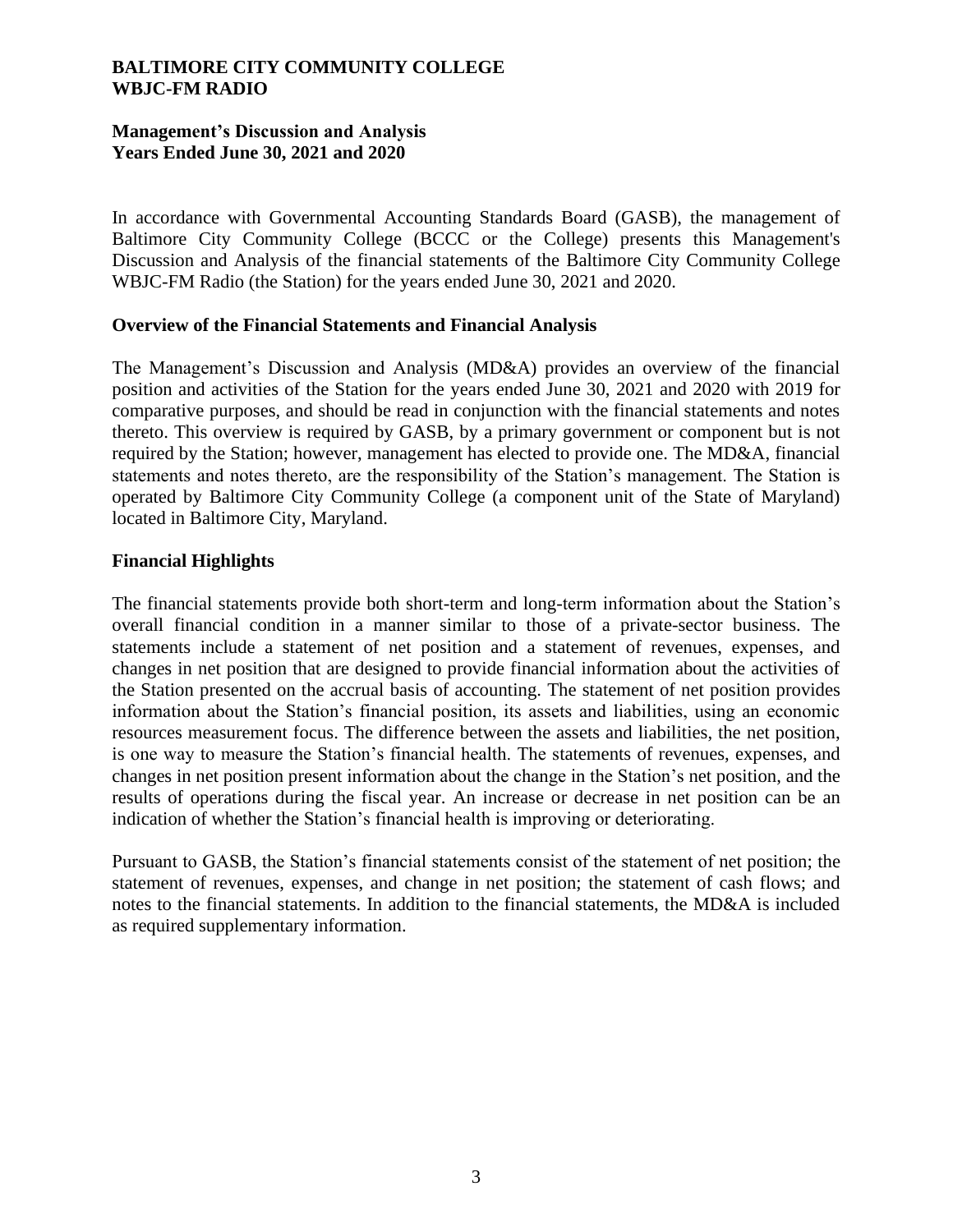### **Management's Discussion and Analysis Years Ended June 30, 2021 and 2020**

#### *Statement of Net position*

One of the most important questions asked about the Station's finances is, "Is the Station, as a whole, better or worse off as a result of the year's activities?" The statement of net position and the statement of revenues, expenses, and changes in net position report information on the Station as a whole and on its activities in a way that helps answer this question. When revenue and other support exceed expenses, the result is an increase in net position. When the reverse occurs, the result is a decrease in net position. The relationship between revenues and expenses may be thought of as the Station's operating results. These two statements report the Station's net position and changes in them. You can think of the Station's net position, the difference between assets and liabilities, as one way to measure the Station's financial health, or financial position. Over time, increases or decreases in the Station's net position are one indication of whether its financial health is improving or deteriorating. These statements include all assets and liabilities using the accrual basis of accounting, which is similar to the accounting used by most private-sector institutions. All of the current fiscal year's revenues and expenses are taken into account regardless of when cash is received or paid.

As of June 30, 2021, the Station's financial health remains strong, with assets exceeding liabilities by \$3,650,147. This compares with total net position of \$3,310,857 and \$2,987,473, as of June 30, 2020 and 2019, respectively. The table below presents summary-level information of the Station's assets, liabilities, and net position as of June 30, 2021, 2020 and 2019.

|                                  | <b>Condensed Statements of Net Position</b> |           |    |           |    |           |  |  |  |
|----------------------------------|---------------------------------------------|-----------|----|-----------|----|-----------|--|--|--|
|                                  | As of June 30                               |           |    |           |    |           |  |  |  |
|                                  |                                             | 2021      |    | 2020      |    | 2019      |  |  |  |
| <b>Assets</b>                    |                                             |           |    |           |    |           |  |  |  |
| <b>Current Assets</b>            | \$                                          | 3,066,802 | \$ | 2,654,641 | \$ | 2,305,453 |  |  |  |
| <b>Non-Current Assets</b>        |                                             | 897,060   |    | 847,680   |    | 876,243   |  |  |  |
| <b>Total Assets</b>              |                                             | 3,963,862 |    | 3,502,321 |    | 3,181,696 |  |  |  |
| <b>Liabilities</b>               |                                             |           |    |           |    |           |  |  |  |
| <b>Current Liabilities</b>       |                                             | 211,538   |    | 120,318   |    | 80,218    |  |  |  |
| Non-Current Liabilities          |                                             | 102,177   |    | 71,326    |    | 114,005   |  |  |  |
| <b>Total Liabilities</b>         |                                             | 313,715   |    | 191,644   |    | 194,223   |  |  |  |
| <b>Net Position</b>              |                                             |           |    |           |    |           |  |  |  |
| Net investment in capital assets |                                             | 802,372   |    | 776,818   |    | 818,573   |  |  |  |
| Unrestricted                     |                                             | 2,847,775 |    | 2,534,039 |    | 2,168,900 |  |  |  |
| <b>Total Net Position</b>        | \$                                          | 3,650,147 | \$ | 3,310,857 | \$ | 2,987,473 |  |  |  |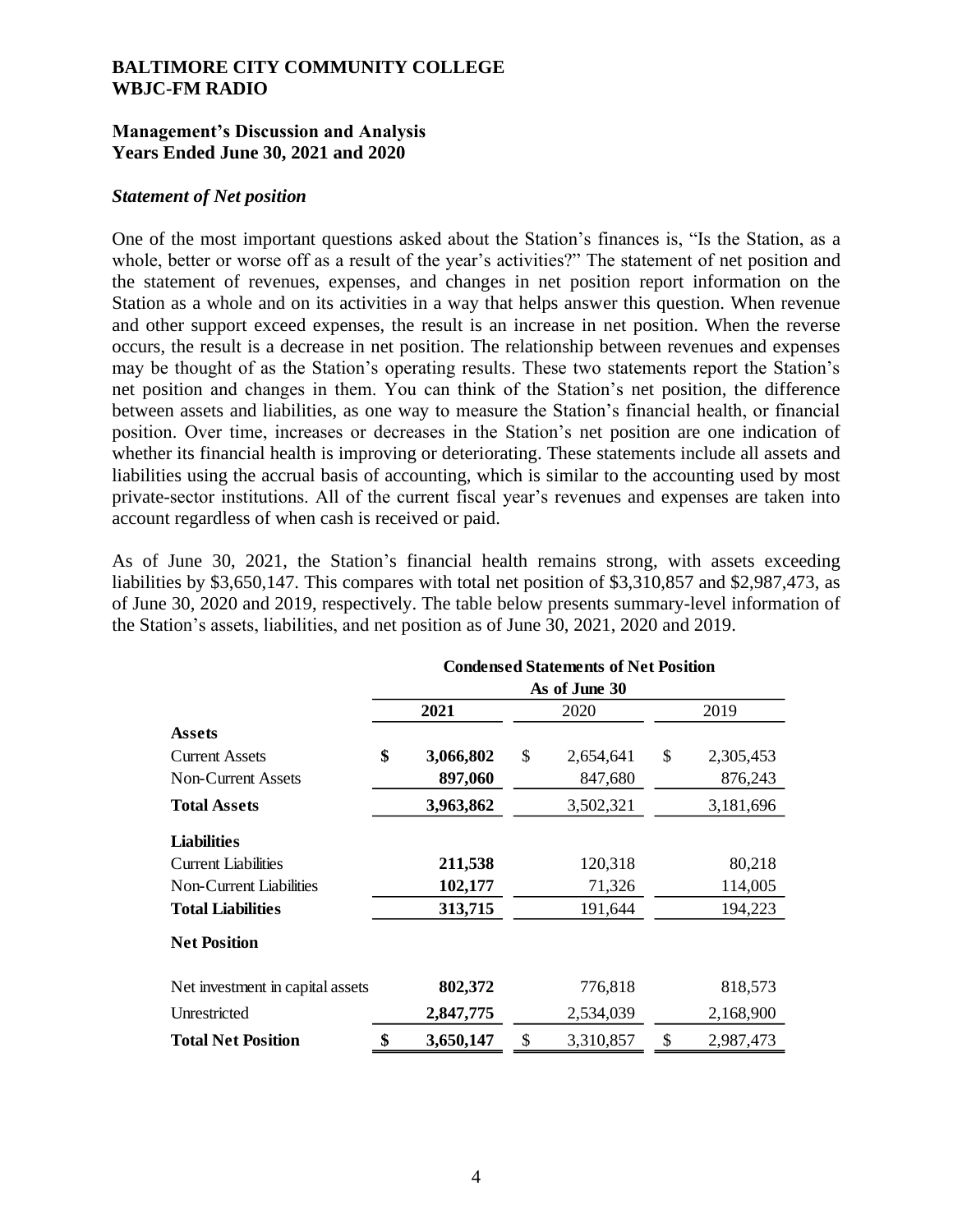# **Management's Discussion and Analysis Years Ended June 30, 2021 and 2020**

### *Statement of Net position (continued)*

A review of the statements of net position reveal that the total net position of the Station increased by \$339,290 for the year ended June 30, 2021, compared to June 30, 2020. Total net position increased by \$323,384 for the year ended June 30, 2020, compared to June 30, 2019. Unrestricted net position represents the portion of assets, after factoring into account liabilities, which can be used to meet ongoing obligations and fund new initiatives.



# *Statement of Revenues, Expenses, and Changes in Net position*

Changes in total net position as presented on the statements of net position are based on the activity presented in the statements of revenues, expenses, and changes in net position. The purpose of this statement is to present the revenues received by the Station, both operating and non-operating; the expenses paid by the Station, operating and non-operating; and any other revenues, expenses, gains and losses received or spent by the Station.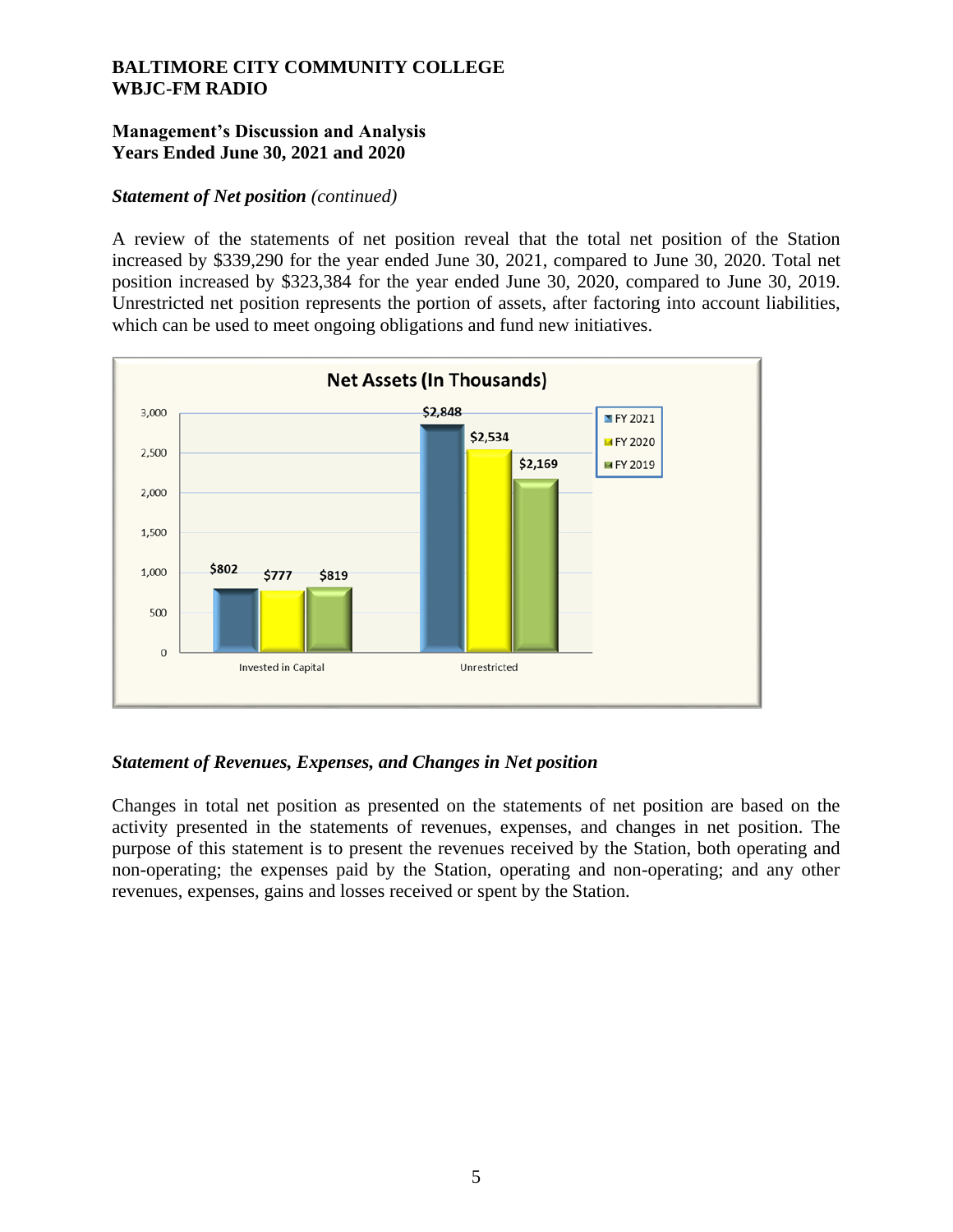# **Management's Discussion and Analysis Years Ended June 30, 2021 and 2020**

# *Statement of Revenues, Expenses, and Changes in Net position (continued)*

The following chart provides a graphical presentation of revenue by category for the 2021 fiscal year: (See accompanying table)

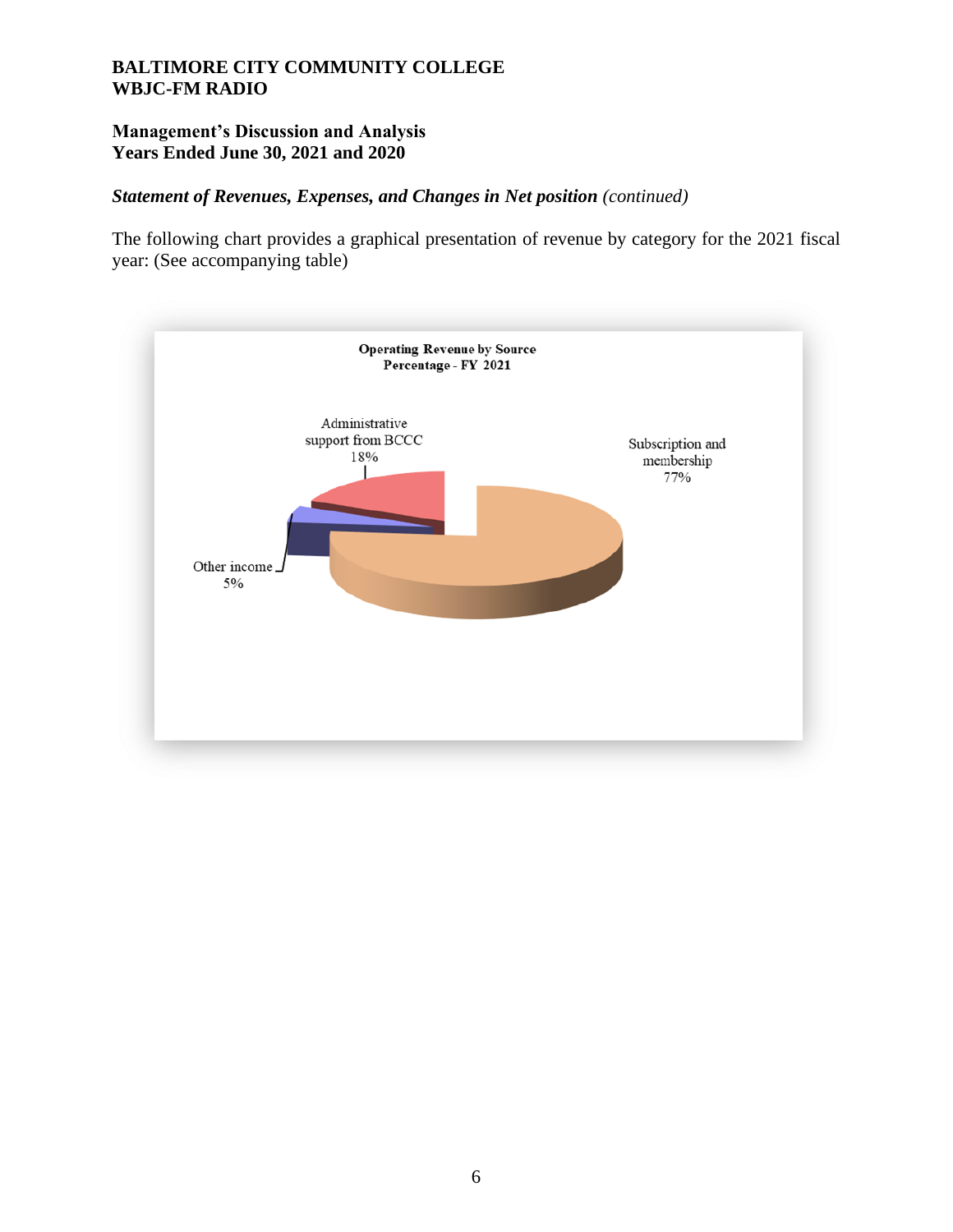# **Management's Discussion and Analysis Years Ended June 30, 2021 and 2020**

# *Statement of Revenues, Expenses, and Changes in Net position (continued)*

The table below represents summary-level information on revenue, expenses, and other changes in the Station's net position for the years ended June 30, 2021, 2020 and 2019.

|                                             | 2020<br>2021 |           | 2019            |                 |
|---------------------------------------------|--------------|-----------|-----------------|-----------------|
| <b>Operating Revenue</b>                    |              |           |                 |                 |
| Subscription and membership income          | $\mathbf S$  | 1,444,366 | \$<br>1,304,557 | \$<br>1,204,664 |
| Other income                                |              | 100,841   | 182,816         | 204,258         |
| Administrative support from BCCC            |              | 346,652   | 288,714         | 380,477         |
| Total operating revenue                     |              | 1,891,859 | 1,776,087       | 1,789,399       |
| <b>Operating Expenses</b>                   |              | 1,678,866 | 1,510,169       | 1,738,846       |
| Operating income/(loss)                     |              | 212,993   | 265,918         | 50,553          |
| <b>Non-Operating Revenue (Expenses)</b>     |              |           |                 |                 |
| Community service grant from                |              |           |                 |                 |
| Corporation for Public Broadcasting         |              | 116,224   | 143,233         | 146,453         |
| <b>CARES ACT Fiscal Stabilization Grant</b> |              | 75,000    |                 |                 |
| Other grants                                |              | 111,248   | 101,041         | 97,780          |
| Unrealized gain on investments              |              | 23,825    | 13,192          | 2,699           |
| Transfer to BCCC                            |              | (200,000) | (200,000)       | (150,000)       |
| Total non-operating revenue                 |              | 126,297   | 57,466          | 96,932          |
| Change in net position                      |              | 339,290   | 323,384         | 147,485         |
| Net Position, beginning of year             |              | 3,310,857 | 2,987,473       | 2,839,988       |
| Net Position, End of Year                   | \$           | 3,650,147 | \$<br>3,310,857 | \$<br>2,987,473 |

### **Condensed Statements of Revenues, Expenses and Changes in Net position Years Ended June 30**

#### *Operating Revenue*

Operating revenue increased by 6.5% or \$115,772, for fiscal year 2021, compared to fiscal year 2020. Operating revenue decreased by 0.7% or \$13,312, for the fiscal year ended June 30, 2020, when compared to fiscal year 2019.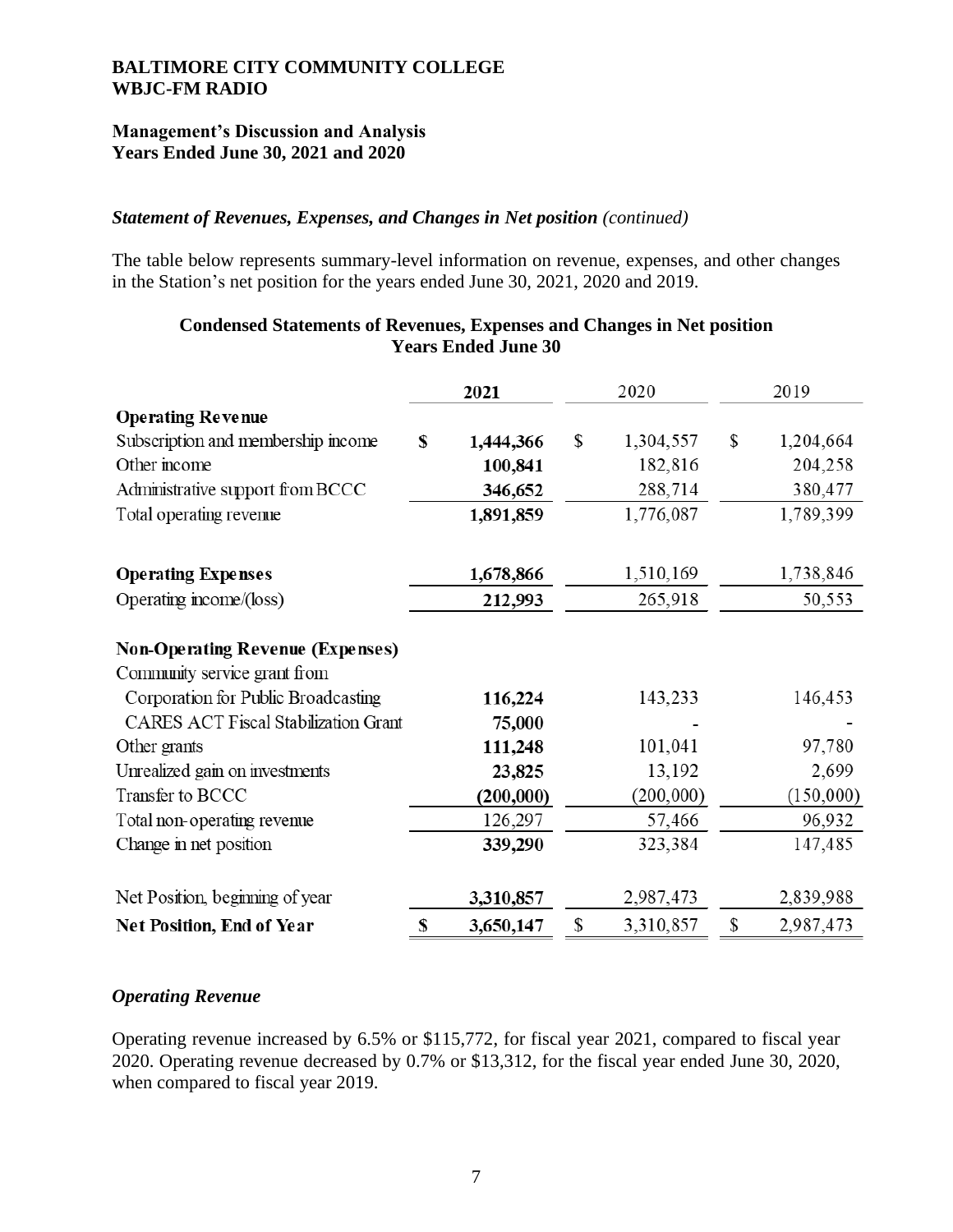# **Management's Discussion and Analysis Years Ended June 30, 2021 and 2020**

### *Operating Revenue (continued)*

Changes in operating revenue were due to the following factors:

- Subscription and membership revenue increased by \$139,809 or 10.7% to \$1,444,366 for fiscal year 2021, compared to fiscal year 2020. Subscription and membership revenues increased \$99,893 or 8.3% to \$1,304,557 for fiscal year 2020, compared to fiscal year 2019.
- Administrative support increased by \$57,938 for fiscal year 2021, compared to fiscal year 2020, and decreased by \$91,763 for fiscal year 2020, compared to fiscal year 2019. In fiscal year 2020, the requirements for the calculations were changed by the oversight agency, the Corporation for Public Broadcasting to simplify the process.
- Other income consists of underwriting, matching and miscellaneous income, which decreased by \$81,975 to \$100,841 for fiscal year 2021, when compared to fiscal year 2020, and decreased by \$21,442 to \$182,816 for fiscal year 2020, when compared to fiscal year 2019.

## *Non-Operating Revenue*

Changes were due the following factors:

• The Community Service Grant (CSG) decreased by \$27,009 and other grants increased by \$10,207 for fiscal year 2021, when compared to fiscal year 2020. CSG decreased by \$3,220 and other grants increased by \$3,261 or fiscal year 2020 when compared to fiscal year 2019. CARES ACT Fiscal Stabilization Grant was used in FY2021. This grant was provided by Congress to help public radio stations maintain local programming and services threatened by declines in non-federal revenue sources during the current economic decline triggered by COVID-19. The CSG is based on the Federal formula applicable to the amount of Non-Federal Financial Support (NFFS) the Station received two years prior to the current fiscal year.

#### *Operating Expenses*

The Station has chosen to report the expenses in their functional classification on the statements of revenue, expenses, and changes in net position and has displayed the natural classification in the notes to the financial statements. Operating expenses are detailed by employee costs, other payments, and depreciation expense in the notes to the financial statements, in order to provide an alternative presentation of operating expenses.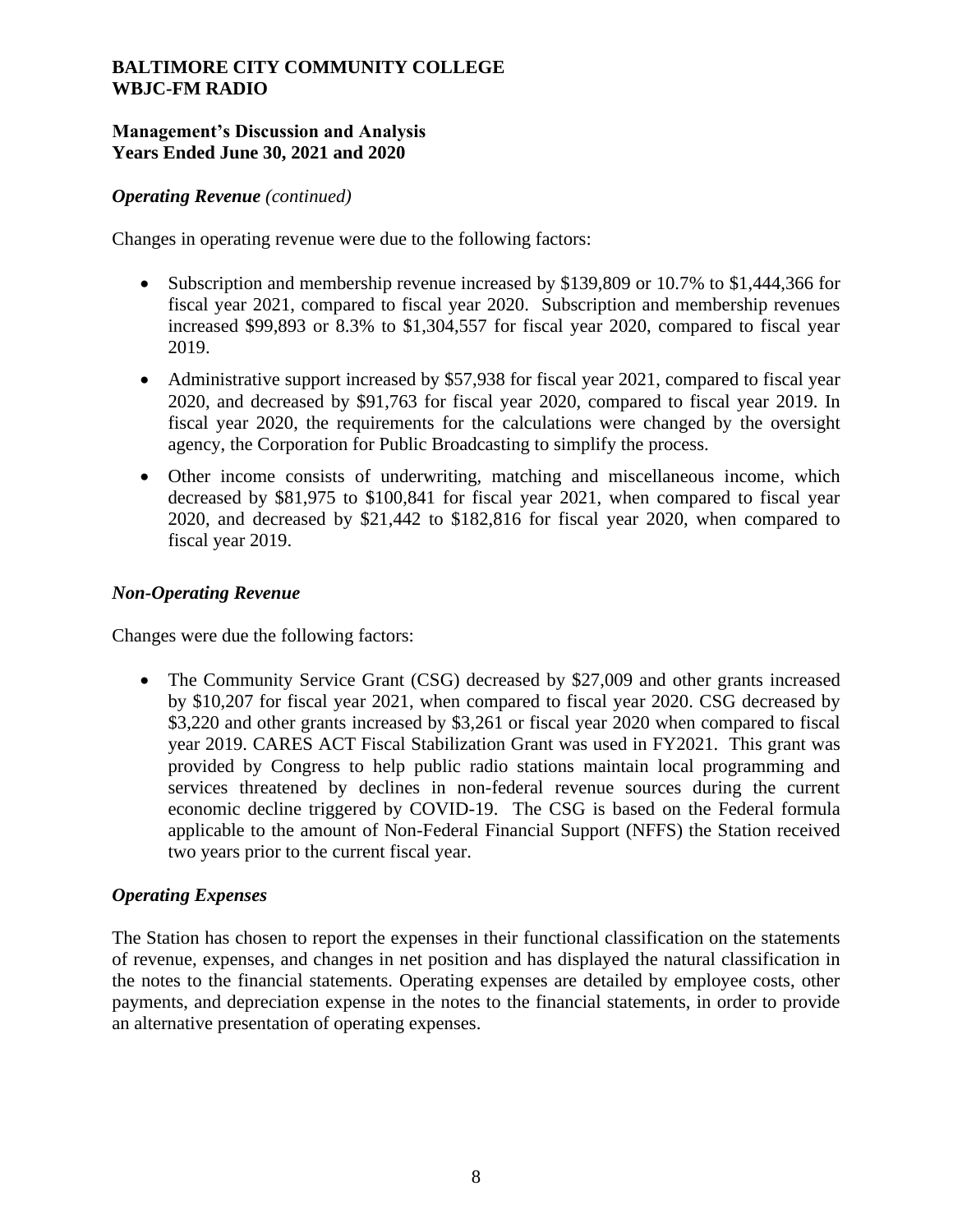### **Management's Discussion and Analysis Years Ended June 30, 2021 and 2020**

#### *Operating Expenses (continued)*

Operating expenses for the Station for the respective fiscal years are shown in the following table:

|                                 | <b>Years Ended June 30</b> |           |    |           |    |           |  |  |
|---------------------------------|----------------------------|-----------|----|-----------|----|-----------|--|--|
|                                 |                            | 2021      |    | 2020      |    | 2019      |  |  |
| Programming and production      | S                          | 504,161   | \$ | 490,807   | \$ | 481,363   |  |  |
| <b>Broadcasting</b>             |                            | 218,850   |    | 188,441   |    | 162,613   |  |  |
| Management and general          |                            | 297,500   |    | 274,985   |    | 357,573   |  |  |
| Fundraising                     |                            | 311,703   |    | 267,222   |    | 356,820   |  |  |
| Administrative support          |                            | 346,652   |    | 288,714   |    | 380,477   |  |  |
| <b>Total Operating Expenses</b> | ς                          | 1,678,866 | S  | 1,510,169 | S  | 1,738,846 |  |  |

Operating expenses in fiscal year 2021 amounted to \$1.68 million, reflecting a net increase of \$168,697, when compared to fiscal year 2020. In comparison, operating expenses in fiscal year 2020 amounted to \$1.51 million, reflecting a net decrease of \$228,677 when compared to fiscal year 2019. Changes were the result of the following factors:

- Increase in salaries and benefits,
- Increase in purchase of equipment.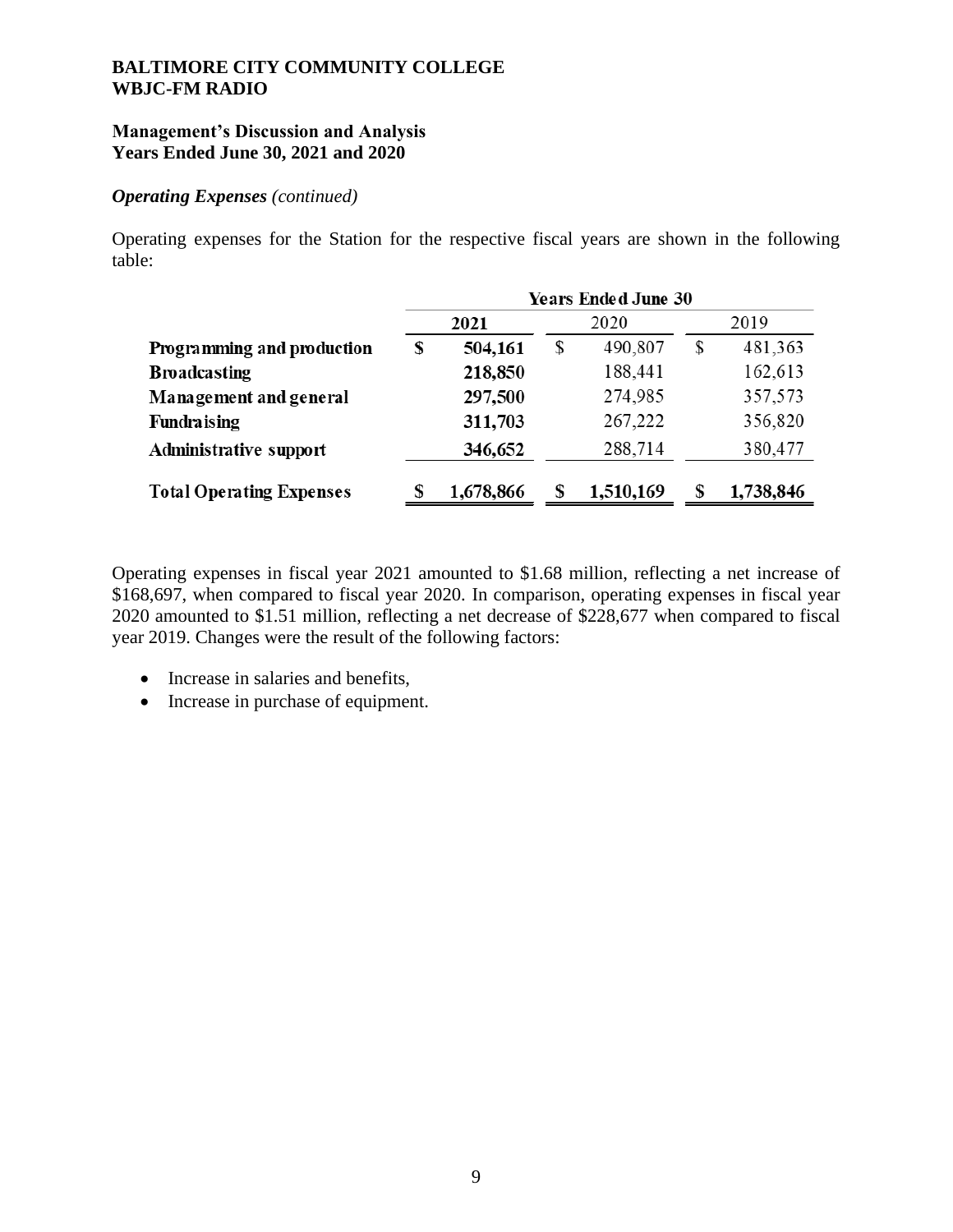# **Management's Discussion and Analysis Years Ended June 30, 2021 and 2020**

The following chart provides a graphical presentation of expenses by category for fiscal years 2021, 2020, and 2019:



# *Statement of Cash Flows*

Another way to assess the Station's financial health is to look at the statement of cash flows. Its primary purpose is to provide relevant information about the cash receipts and cash payments of an entity during a period. The statement of cash flows also helps users assess:

- An entity's ability to generate future net cash flows,
- An entity's ability to meet its obligations as they come due,
- An entity's need for external financing.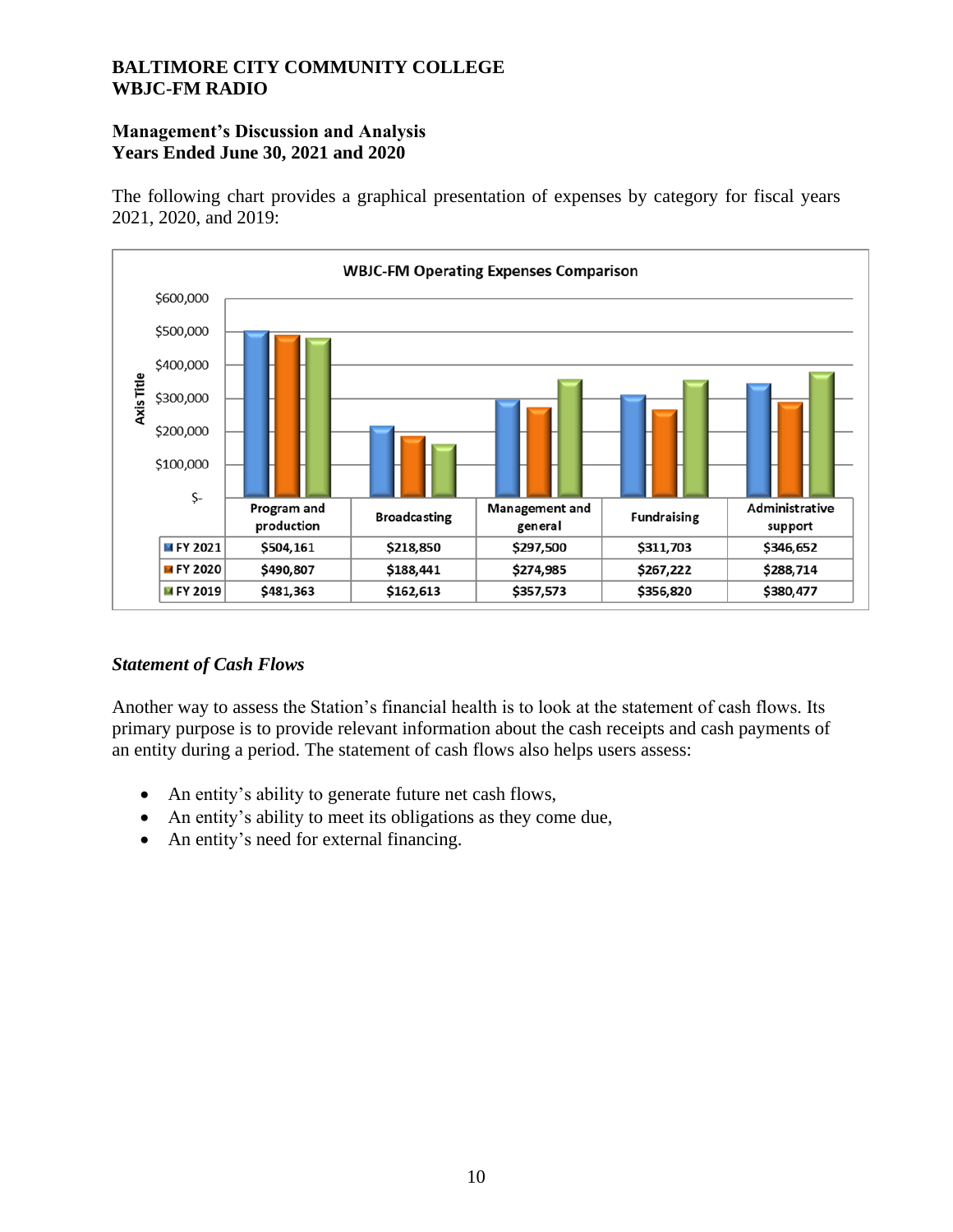# **Management's Discussion and Analysis Years Ended June 30, 2021 and 2020**

A summary of the Station's cash flows for the years ended June 30, 2021, 2020 and 2019, are presented in the following table:

## **Condensed Statements of Cash Flows**

|                                          | <b>Years Ended June 30</b> |           |      |           |    |           |  |  |
|------------------------------------------|----------------------------|-----------|------|-----------|----|-----------|--|--|
|                                          | 2021                       |           | 2020 |           |    | 2019      |  |  |
| Cash provided by (used in):              |                            |           |      |           |    |           |  |  |
| Operating activities                     | \$                         | 380,416   | \$   | 302,606   | \$ | 104,405   |  |  |
| Noncapital financing activities          |                            | 102,472   |      | 44,274    |    | 94,233    |  |  |
| Capital and related financing activities |                            | (66, 573) |      | (1,113)   |    | (8,772)   |  |  |
| Net change in cash                       |                            | 416,315   |      | 345,767   |    | 189,866   |  |  |
| Cash, beginning of year                  |                            | 2,629,558 |      | 2,283,791 |    | 2,093,925 |  |  |
| <b>Cash, End of Year</b>                 |                            | 3,045,873 | \$   | 2,629,558 |    | 2,283,791 |  |  |

During fiscal year 2021, cash used in operating activities increased by \$77,810, cash provided by noncapital financing activities increased by \$58,198, cash used in capital and related financing activities decreased by \$65,460, for an overall increase in cash of \$416,315 compared to 2020.

During fiscal year 2020, cash used in operating activities increased by \$198,201, cash provided by noncapital financing activities decreased by \$49,959, cash used in capital and related financing activities increased by \$7,659 for an overall increase in cash of \$345,767 compared to 2019.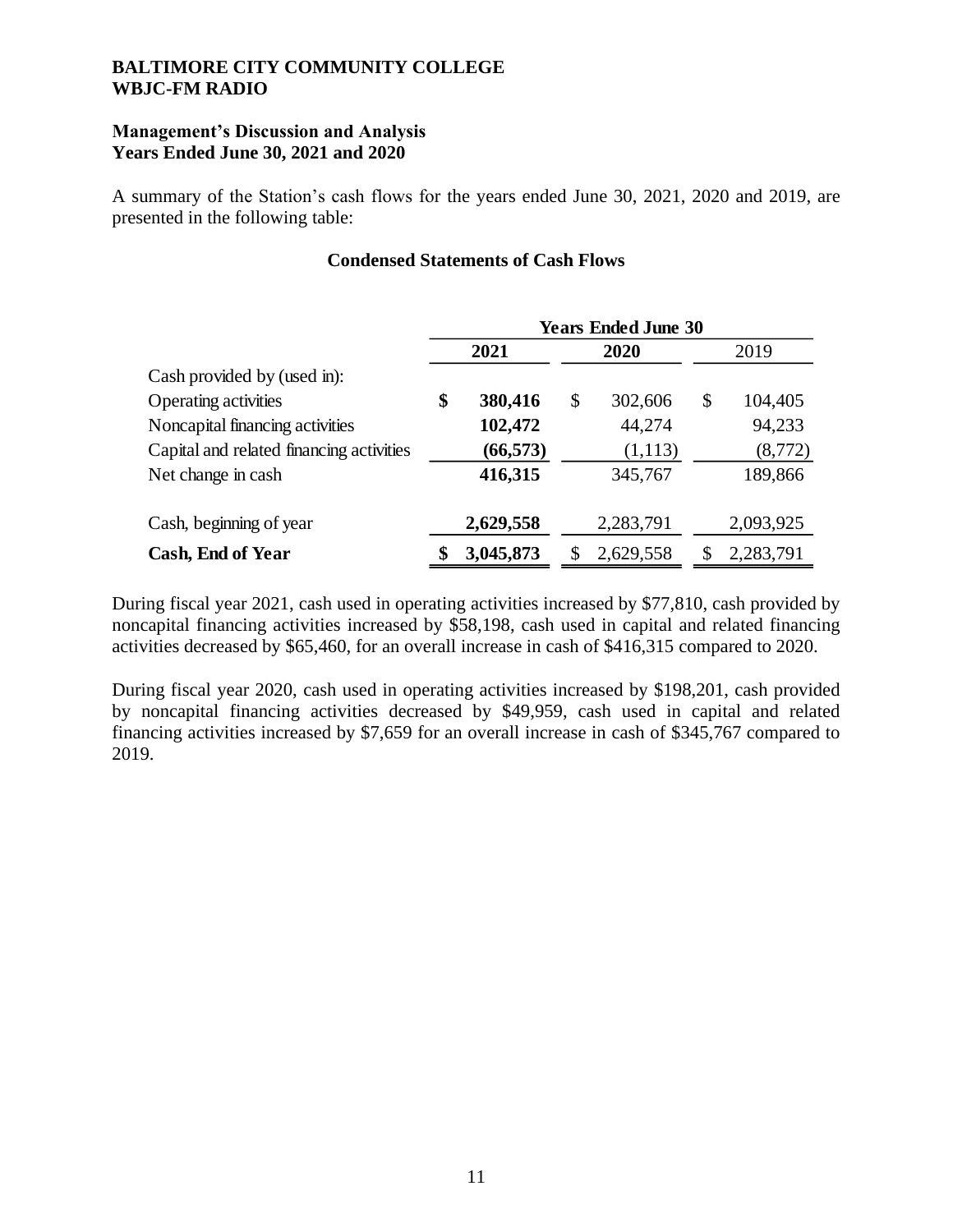### **Management's Discussion and Analysis Years Ended June 30, 2021 and 2020**

#### *Capital Assets*

The Station is required to depreciate capital assets. The Station recognized \$41,018 of depreciation expense for the 2021 fiscal year, compared to \$42,868 and \$34,858 of depreciation expense for fiscal years 2020 and 2019, respectively. Refer to the notes to the financial statements for additional information on capital asset activity.

#### **Summary Information Capital Assets, Net**

|                                   | As of June 30, |           |    |             |      |           |  |  |
|-----------------------------------|----------------|-----------|----|-------------|------|-----------|--|--|
|                                   |                | 2021      |    | 2020        | 2019 |           |  |  |
| Capital assets:                   |                |           |    |             |      |           |  |  |
| Furniture, fixtures and equipment |                | 2,170,907 |    | 2, 104, 335 | \$   | 2,103,222 |  |  |
| Less: accumulated depreciation    |                | 1,368,535 |    | 1,327,517   |      | 1,284,649 |  |  |
| <b>Net Capital Assets</b>         | \$             | 802,372   | \$ | 776,818     | \$   | 818,573   |  |  |

#### **Requests for Information**

The MD&A is designed to provide donors, members, investment managers, foundations, and taxpayers with a general overview of the financial position and activities of the WBJC-FM Radio Station. Questions concerning any of the information provided in this report, or requests for additional information should be addressed to the Office of the Vice President for Finance and Administration, 2901 Liberty Heights Avenue, Baltimore, Maryland 21215.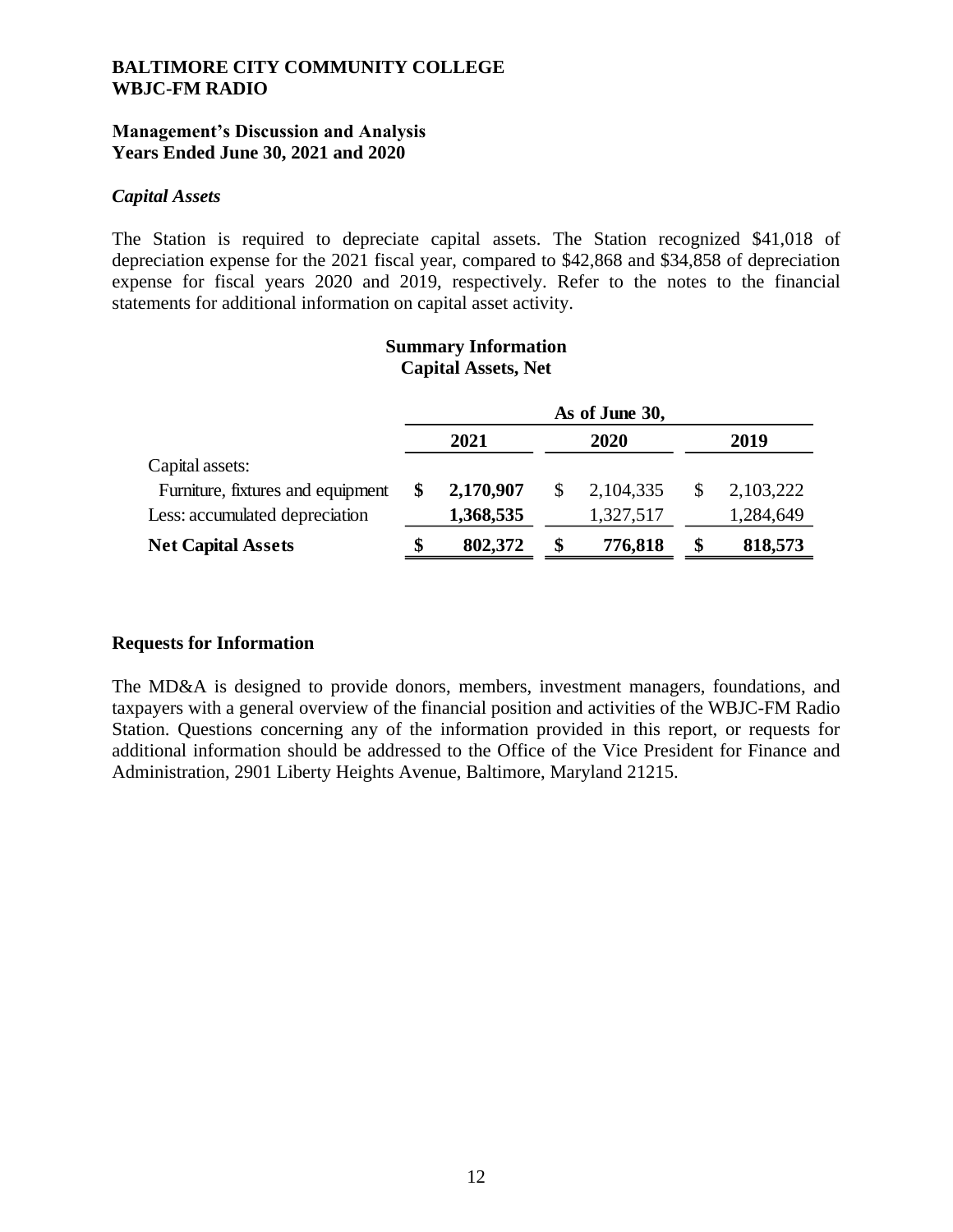# **Statements of Net Position As of June 30, 2021 and 2020**

|                                  | 2021            | 2020            |
|----------------------------------|-----------------|-----------------|
| <b>ASSETS</b>                    |                 |                 |
| <b>Current Assets</b>            |                 |                 |
| Cash                             | \$<br>3,045,873 | \$<br>2,629,558 |
| Other current assets             | 20,929          | 25,083          |
| <b>Total Current Assets</b>      | 3,066,802       | 2,654,641       |
|                                  |                 |                 |
| <b>Non-Current Assets</b>        |                 |                 |
| Capital assets, net              | 802,372         | 776,818         |
| Investments                      | 94,688          | 70,862          |
| <b>Total Non-Current Assets</b>  | 897,060         | 847,680         |
| <b>Total Assets</b>              | 3,963,862       | 3,502,321       |
| <b>LIABILITIES</b>               |                 |                 |
| <b>Current Liabilities</b>       |                 |                 |
| Accounts payable-trade           | 20,842          | 4,963           |
| Accrued compensated absences     | 6,522           | 4,553           |
| Accrued payroll                  | 28,559          | 29,471          |
| Due to other funds               | 2,139           | 1,439           |
| Accrued expenses                 | 6,657           | 4,712           |
| <b>Unearned Revenue</b>          | 146,819         | 75,000          |
| <b>Total Current Liabilities</b> | 211,538         | 120,138         |
| <b>Non-Current Liabilities</b>   |                 |                 |
| Accrued compensated absences     | 102,177         | 71,326          |
| <b>Total Liabilities</b>         | 313,715         | 191,464         |
|                                  |                 |                 |
| <b>Net Position</b>              |                 |                 |
| Net investment in capital assets | 802,372         | 776,818         |
| Unrestricted                     | 2,847,775       | 2,534,039       |
| <b>Total Net Position</b>        | \$<br>3,650,147 | \$<br>3,310,857 |

The accompanying notes are an integral part of these financial statements.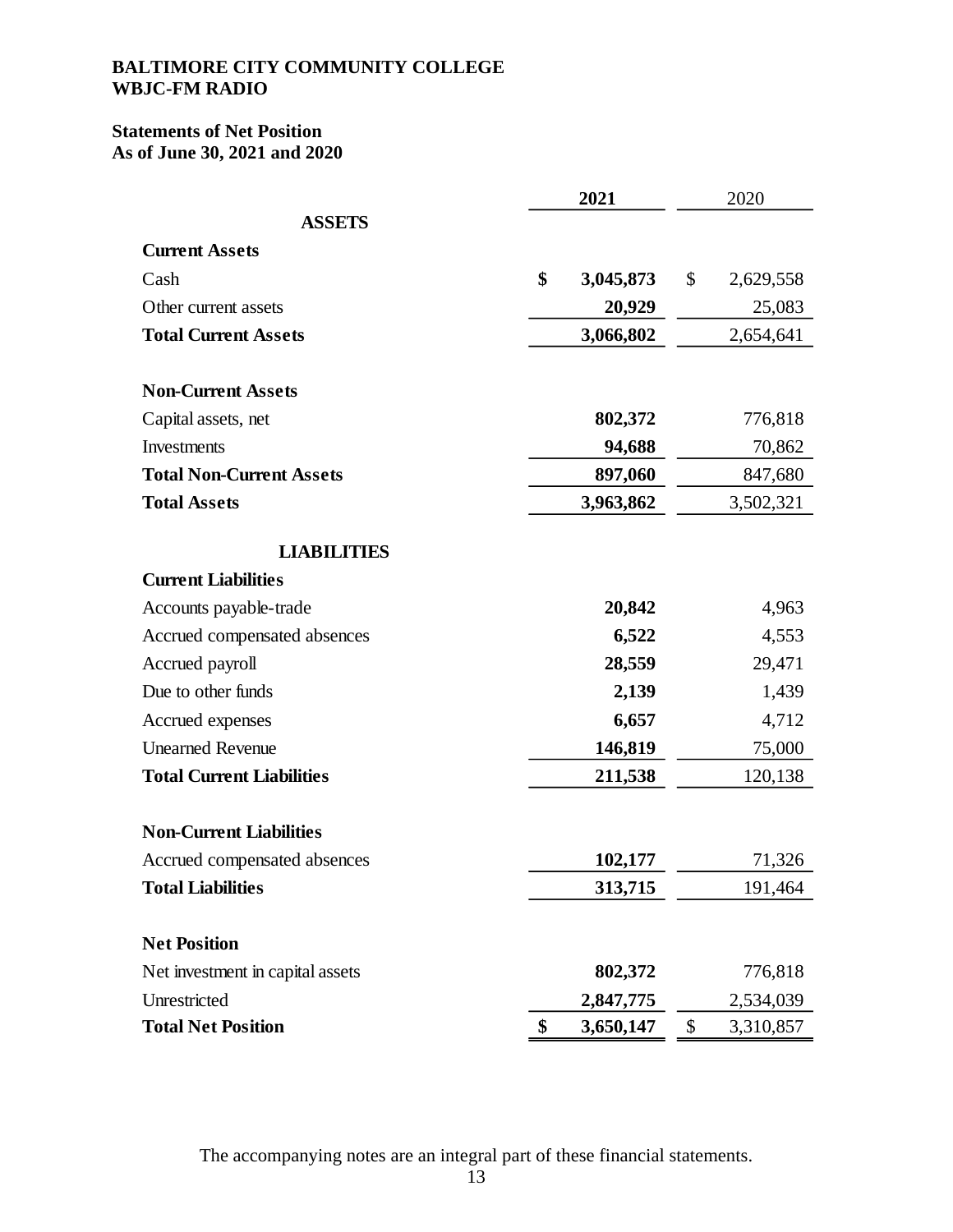# **Statements of Revenues, Expenses, and Changes in Net Position For the Years Ended June 30, 2021 and 2020**

|                                              | 2021 |           |    | 2020      |  |  |
|----------------------------------------------|------|-----------|----|-----------|--|--|
| <b>Operating Revenue</b>                     |      |           |    |           |  |  |
| Subscription and membership income           | \$   | 1,444,366 | \$ | 1,304,557 |  |  |
| Other income                                 |      | 100,841   |    | 182,816   |  |  |
| Administrative support from BCCC             |      | 346,652   |    | 288,714   |  |  |
| <b>Total Operating Revenue</b>               |      | 1,891,859 |    | 1,776,087 |  |  |
| <b>Operating Expenses</b>                    |      |           |    |           |  |  |
| Program Services:                            |      |           |    |           |  |  |
| Programming and production                   |      | 504,161   |    | 490,807   |  |  |
| Broadcasting                                 |      | 218,850   |    | 188,441   |  |  |
| Total program services                       |      | 723,011   |    | 679,248   |  |  |
| <b>Support Services:</b>                     |      |           |    |           |  |  |
| Management and general                       |      | 297,500   |    | 274,985   |  |  |
| Fundraising                                  |      | 311,703   |    | 267,222   |  |  |
| Administrative support from BCCC             |      | 346,652   |    | 288,714   |  |  |
| Total support services                       |      | 955,855   |    | 830,921   |  |  |
| <b>Total Operating Expenses</b>              |      | 1,678,866 |    | 1,510,169 |  |  |
| Operating Income                             |      | 212,993   |    | 265,918   |  |  |
| <b>Non-Operating Revenue (Expenses)</b>      |      |           |    |           |  |  |
| Community service grant from Corporation for |      |           |    |           |  |  |
| Public Broadcasting                          |      | 116,224   |    | 143,233   |  |  |
| <b>CARES ACT Fiscal Stabilization Grant</b>  |      | 75,000    |    |           |  |  |
| Other grants                                 |      | 111,248   |    | 101,041   |  |  |
| Unrealized gain on investments               |      | 23,825    |    | 13,192    |  |  |
| Transfer to BCCC                             |      | (200,000) |    | (200,000) |  |  |
| <b>Total Non-Operating Revenue</b>           |      | 126,297   |    | 57,466    |  |  |
| Change in net position                       |      | 339,290   |    | 323,384   |  |  |
| Net position, beginning of year              |      | 3,310,857 |    | 2,987,473 |  |  |
| Net Position, End of Year                    | \$   | 3,650,147 | \$ | 3,310,857 |  |  |

The accompanying notes are an integral part of these financial statements.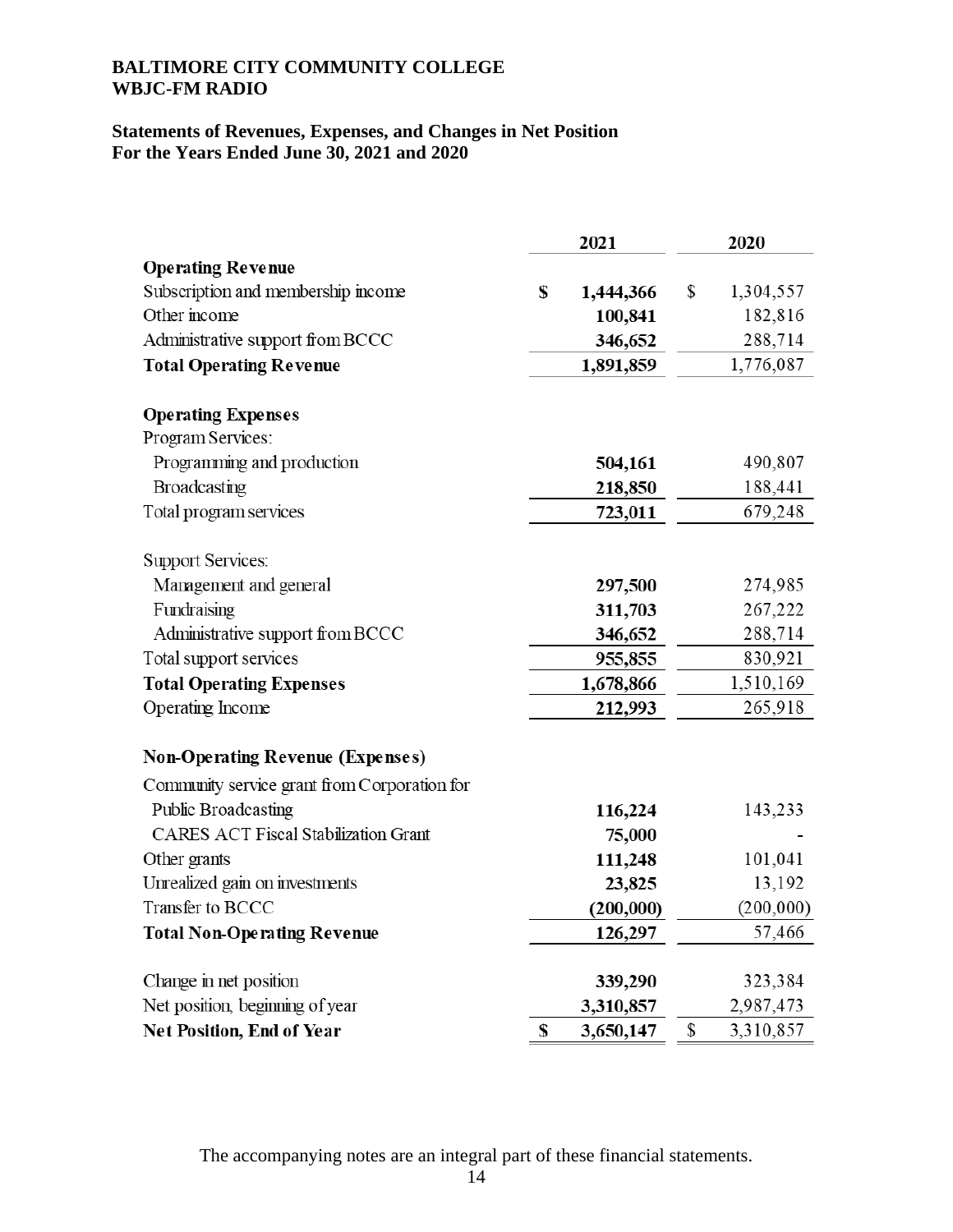# **Statements of Cash Flows For the Years Ended June 30, 2021 and 2020**

|                                                                                     | 2021            | 2020            |
|-------------------------------------------------------------------------------------|-----------------|-----------------|
| <b>Cash Flows from Operating Activities</b>                                         |                 |                 |
| Subscription and membership receipts                                                | \$<br>1,444,366 | \$<br>1,304,557 |
| Other receipts                                                                      | 100,841         | 182,816         |
| Payments to employees                                                               | (930,748)       | (818, 372)      |
| Payments to suppliers and contractors                                               | (234, 043)      | (366, 395)      |
| Net Cash Provided by Operating Activities                                           | 380,416         | 302,606         |
| <b>Cash Flows from Noncapital Financing Activities</b>                              |                 |                 |
| Transfer to Baltimore City Community College                                        | (200,000)       | (200,000)       |
| Community Service Grant from Corporation for                                        |                 |                 |
| Public Broadcasting                                                                 | 116,224         | 143,233         |
| Other grants receipts                                                               | 186,248         | 101,041         |
| Net Cash Provided by Noncapital Financing Activities                                | 102,472         | 44,274          |
| Cash Flows from Capital and Related Financing Activities                            |                 |                 |
| Purchases of capital assets                                                         | (66, 573)       | (1, 113)        |
| Net change in cash                                                                  | 416,315         | 345,767         |
| Cash, beginning of year                                                             | 2,629,558       | 2,283,791       |
| Cash, End of Year                                                                   | \$<br>3,045,873 | \$<br>2,629,558 |
| Reconciliation of Operating Income to Net Cash                                      |                 |                 |
| from Operating Activities                                                           |                 |                 |
| Operating income                                                                    | \$<br>212,993   | \$<br>265,918   |
| Adjustments to reconcile operating income to net cash from<br>operating activities: |                 |                 |
| Depreciation                                                                        | 41,018          | 42,868          |
| Effect of change in non-cash operating assets and liabilities:                      |                 |                 |
| Other assets                                                                        | (1,067)         | (3, 421)        |
| Accounts payable - trade                                                            | 15,880          | (31, 577)       |
| Accrued compensated absences                                                        | 32,820          | (42, 945)       |
| Accrued payroll                                                                     | (912)           | (4, 404)        |
| <b>Unearned Revenue</b>                                                             | 71,819          | 75,000          |
| Due to other funds                                                                  | 5,920           |                 |
| Accrued expenses                                                                    | 1,945           | 1,167           |
| Net Cash Provided by Operating Activities                                           | \$<br>380,416   | \$<br>302,606   |

The accompanying notes are an integral part of these financial statements.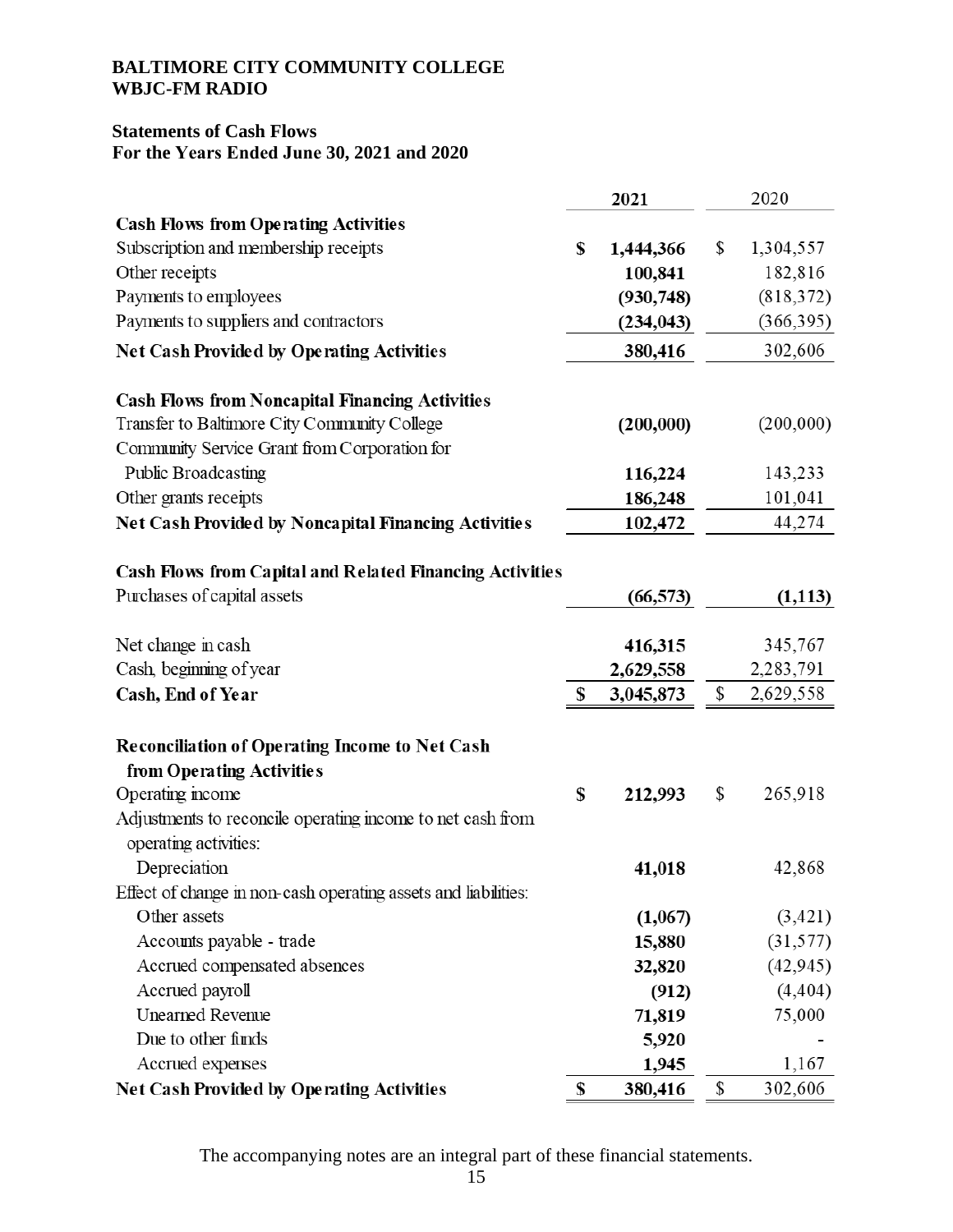## **Notes to the Financial Statements June 30, 2021 and 2020**

### **1. REPORTING ENTITY**

The WBJC-FM Radio Station (the Station or WBJC) is operated by Baltimore City Community College (the College or BCCC) (a component unit of the State of Maryland), located in Baltimore City, Maryland. The College is governed by its Board of Trustees (the Board); the Board is appointed by the Governor of the State of Maryland (the State), with the advice and consent of the Maryland State Senate. The Station is operated as a separate department of the College. Accordingly, the Station's financial statements are combined and reported in the College's financial statements for the years ended June 30, 2021, and 2020. The Station's financial statements as of and for the years ended June 30, 2021, and 2020, are intended to present that portion of the College's financial position, and the change in financial position and cash flows, that are attributable to the Station's transactions.

#### **Relationship with the College**

Administrative support from Baltimore City Community College consists of allocated financial costs and certain other expenses incurred by the College on behalf of the Station, and are reported as operating revenue and expenses in accordance with valuation guidelines prescribed by the Corporation for Public Broadcasting. Revenue and expenses for administrative support totaling \$346,652 and \$288,714, were reported for the years ended June 30, 2021, and 2020, respectively. This allocation from the College is not necessarily representative of the Station's cost as if they were a stand-alone entity and could significantly change in the future.

The Station's accompanying financial statements are not indicative of the Station as if it were a stand-alone entity.

# **2. SUMMARY OF SIGNIFICANT ACCOUNTING POLICIES**

#### **Basis of Accounting**

The Station's financial statements have been presented using the economic resources measurement focus and the accrual basis of accounting. Under the accrual basis, revenue is recognized when earned, and expenses are recorded when an obligation has been incurred.

#### **Cash and Cash Equivalents**

Cash and cash equivalents include demand deposits with financial institutions, as well as highly liquid investments that are both readily convertible to known amounts of cash and are so near to their maturity that they present an insignificant risk of changes in value because of changes in interest rates. Only investments with an original maturity of three months or less satisfy the criteria for cash equivalents. Funds invested with the Maryland State Treasurer are considered cash equivalents.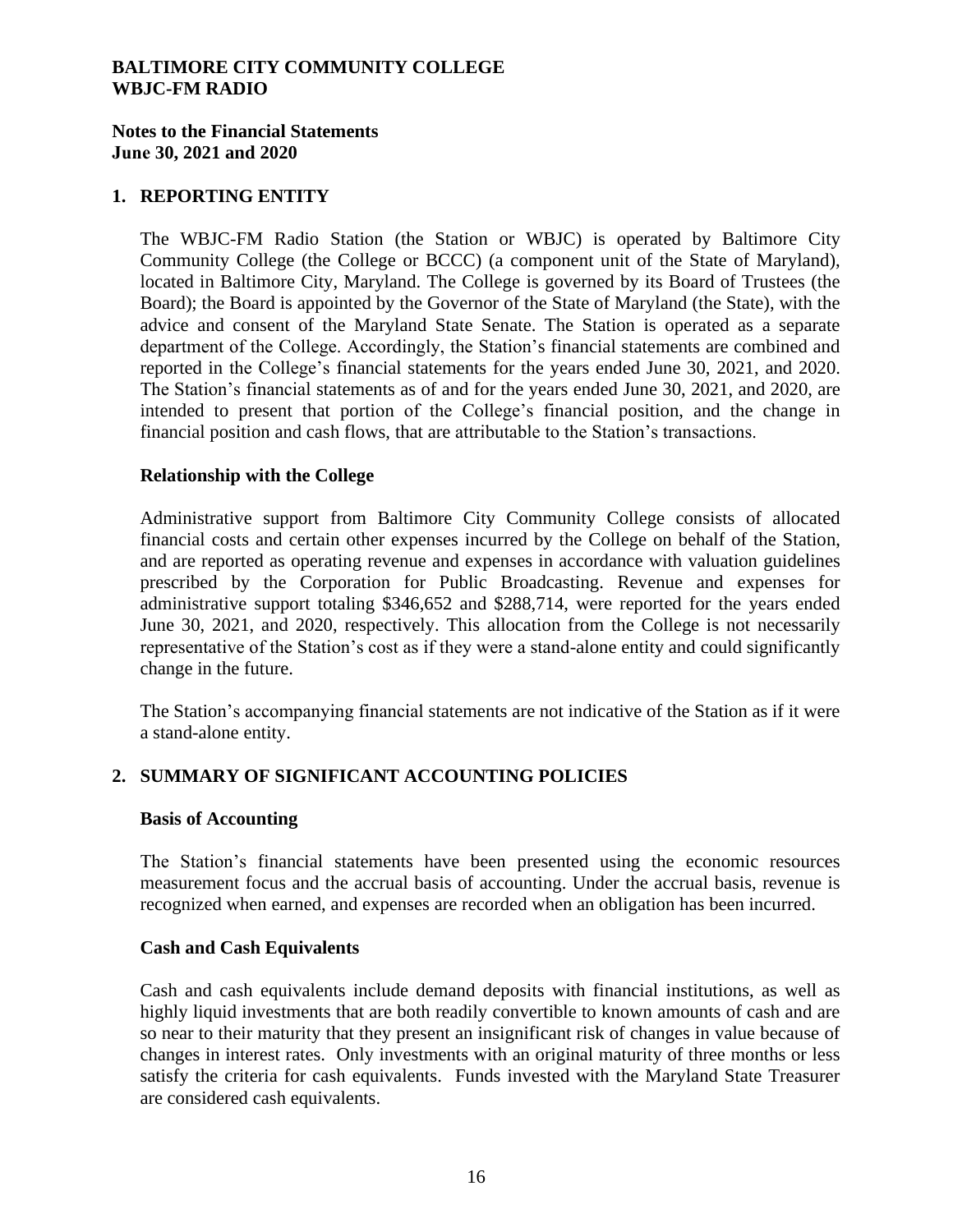## **Notes to the Financial Statements June 30, 2021 and 2020**

# **2. SUMMARY OF SIGNIFICANT ACCOUNTING POLICIES** (continued)

#### **Unearned Revenue**

Unearned revenue includes amounts received from grant sponsors that have not yet been earned.

#### **Use of Estimates**

The preparation of financial statements in conformity with accounting principles generally accepted in the United States of America requires management of the Station to make estimates and assumptions that affect the reported amounts of assets and liabilities and disclosure of contingencies as of the date of the financial statements and the reported amounts of revenue and expenses during the reporting period. Actual results could differ from those estimates.

#### **Investments**

Investments with readily determinable fair values are reported at fair value in the statements of net position. Gains and losses on investments for the year are reported in the statement of revenue, expenses and changes in net position as part of unrealized gain (loss) on investments.

#### **Capital Assets**

Capital assets are recorded at cost at the date of acquisition, or fair value at the date of donation. The Station's capitalization policy includes all equipment with a unit cost of \$100 or more, and an estimated useful life of greater than one year. Depreciation is recorded on a straight-line basis over the estimated useful lives of the assets. The useful lives of the following categories of capital assets are as follows:

| Transmission antenna       | 40 years     |
|----------------------------|--------------|
| Studio and other equipment | $5-15$ years |
| Furniture and fixtures     | $5-15$ years |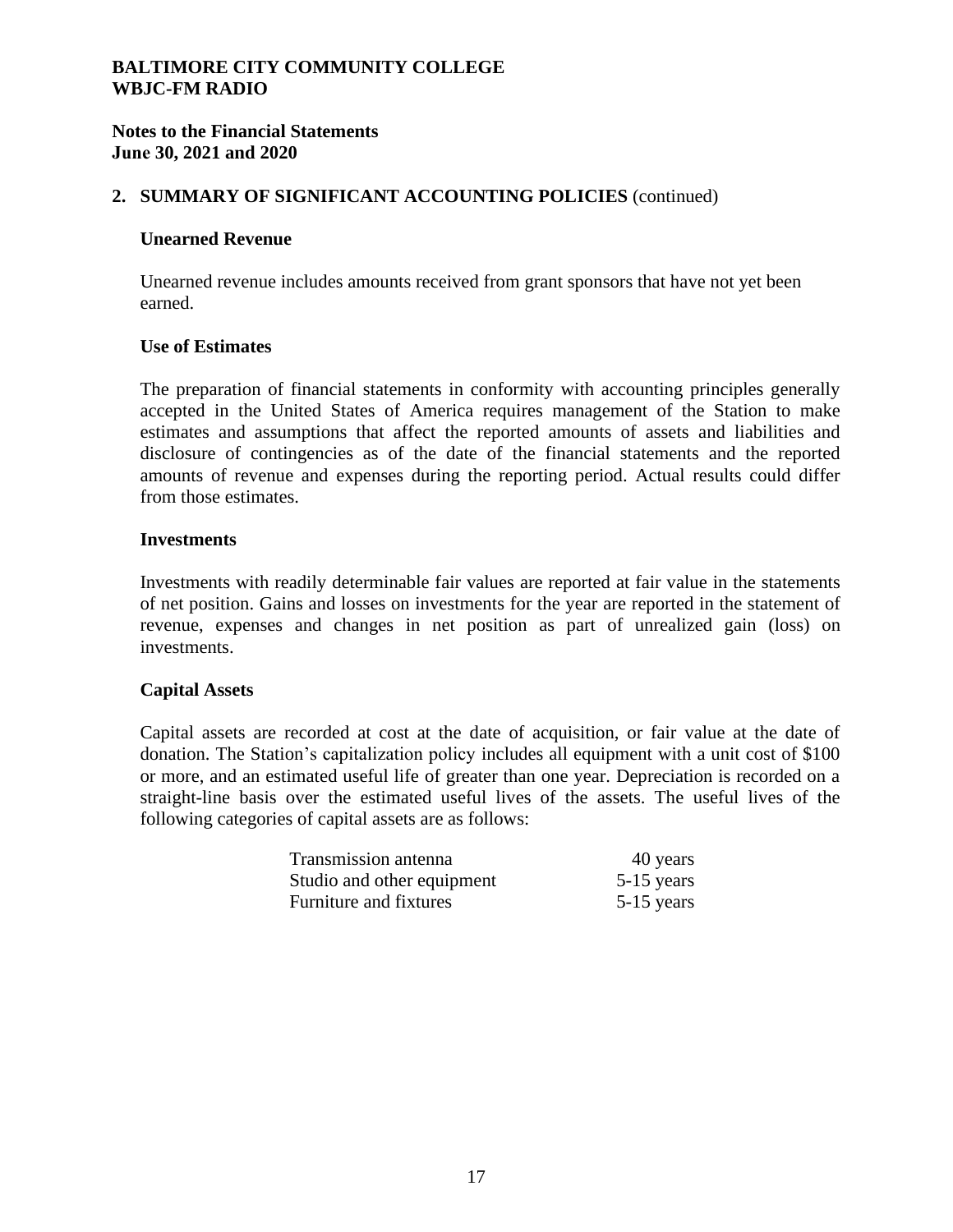# **Notes to the Financial Statements June 30, 2021 and 2020**

## **2. SUMMARY OF SIGNIFICANT ACCOUNTING POLICIES** (continued)

#### **Compensated Absences**

Compensated absences are accrued at year-end for financial statement purposes. The liability and expense incurred are recorded at year-end as compensated absences in the statements of net position and as a component of the appropriate functional category of expense in the statement of revenues, expenses, and changes in net position.

#### **Net Position**

The Station's net position is classified as follows:

#### *Net Investment in Capital Assets*

This represents the Station's total investment in capital assets, net of related debt.

#### *Unrestricted Net Position*

Unrestricted net position represents cumulative resources derived from subscription and membership income, grants from various sources include the Corporation for Public Broadcasting, various foundations, non-profits and for profit organizations, and donations from individuals, foundations, non-profits, and for profit organizations.

#### *Restricted Net Position*

Restricted net position consists of amounts that are restricted to specific purposes when constraints are placed on the use of resources by constitution, external resource providers, or through enabling legislation. The Station has no restricted Net Position as of June 30, 2021 and 2020.

#### **Classification of Revenues and Expenses**

The Station has classified its revenue as either operating or non-operating according to the following criteria:

#### (1) *Operating*

Operating revenue includes activities that have the characteristics of exchange transactions, such as subscription and membership income and other income.

#### (2) *Non-operating*

Non-operating revenue include activities that have the characteristics of nonexchange transactions, such as gifts and contributions, and other revenue sources that are defined as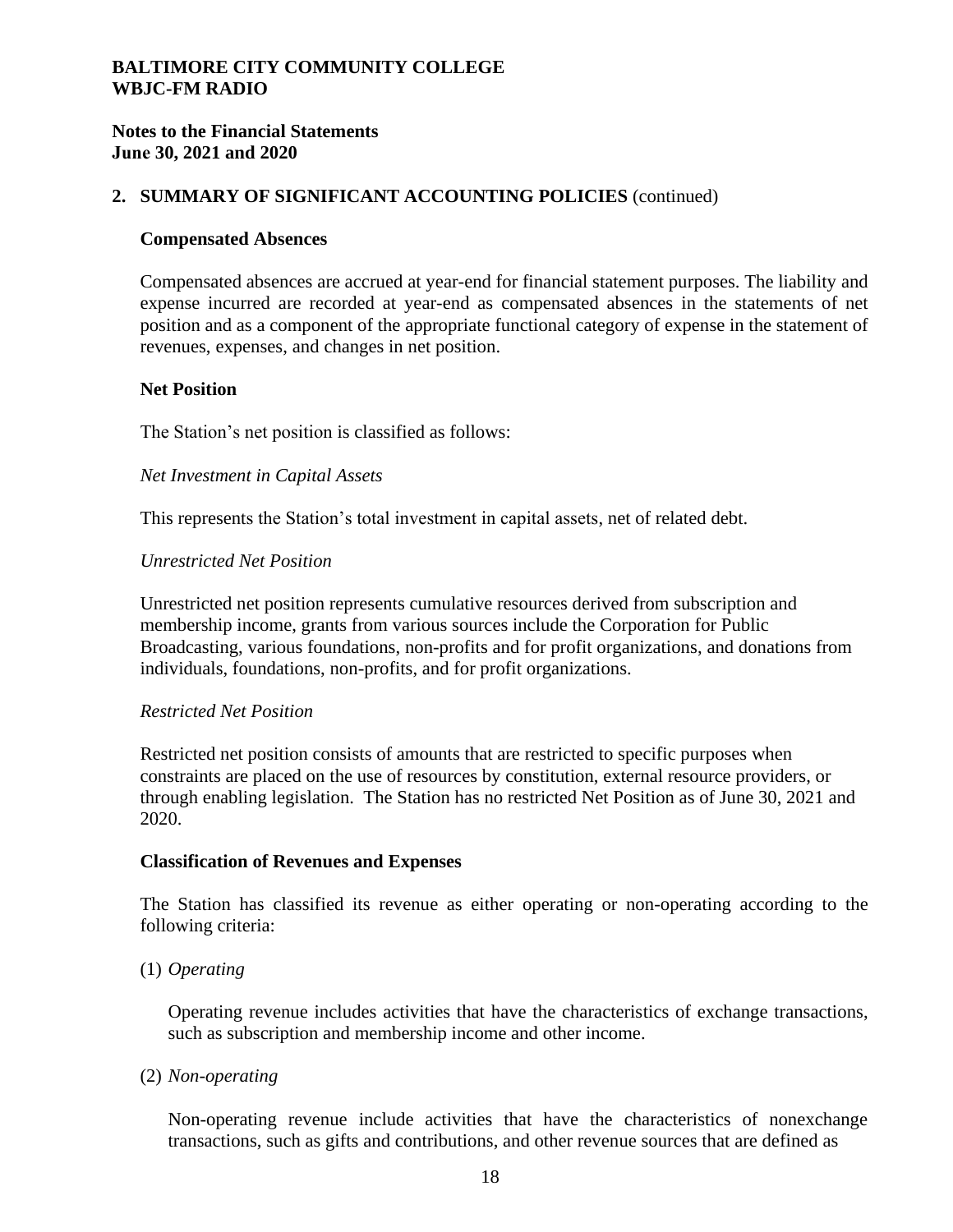**Notes to the Financial Statements June 30, 2021 and 2020**

### **2. SUMMARY OF SIGNIFICANT ACCOUNTING POLICIES** (continued)

#### **Classification of Revenues and Expenses (continued)**

non-operating revenues by generally accepted accounting principles, such as community service grant from Corporation of Public Broadcasting, and other grants.

#### **Risk Management**

The Station is exposed to various risks of loss related to torts; theft of, damage to, and destruction of assets; errors and omissions; injuries to and illnesses of employees; and natural disasters. The Station, through the College, participates in the State's various self-insurance programs. The State is self-insured for general liability, property and casualty, workers' compensation, environmental and antitrust liabilities, and certain employee health benefits.

The State allocates the cost of providing claims servicing and claims payment by charging a "premium" to the College based on a percentage of the College's estimated current-year payroll or based on the average loss experienced by the College. This charge considers recent trends in actual claims experience of the State as a whole and makes provisions for catastrophic losses. Any settlements do not exceed coverages for the last three years.

#### **3. CASH**

As of June 30, 2021 and 2020, the Station had cash on deposit in an internal pooled cash account with the Maryland State Treasurer (Treasurer) in the amount of \$3,045,873 and \$2,626,765, respectively. The Treasurer has statutory responsibility for the State's cash management activities. The Treasurer maintains these and other State agency funds on a pooled basis in accordance with State statutes. As of June 30, 2021 and 2020, the Station's amount due from the Treasurer was less than 1% of total deposits with the Treasurer. For additional information on cash risk, see the State of Maryland Comprehensive Annual Financial Report for the year ended June 30, 2021.

Cash of June 30, 2021 and 2020, consisted of the following:

|                   |  | 2020      |  |           |
|-------------------|--|-----------|--|-----------|
| Cash in Bank      |  |           |  | 2,793     |
| Held by Treasurer |  | 3,045,873 |  | 2,626,765 |
| <b>Total Cash</b> |  | 3,045,873 |  | 2,629,558 |

Cash in the bank was fully covered by deposit insurance.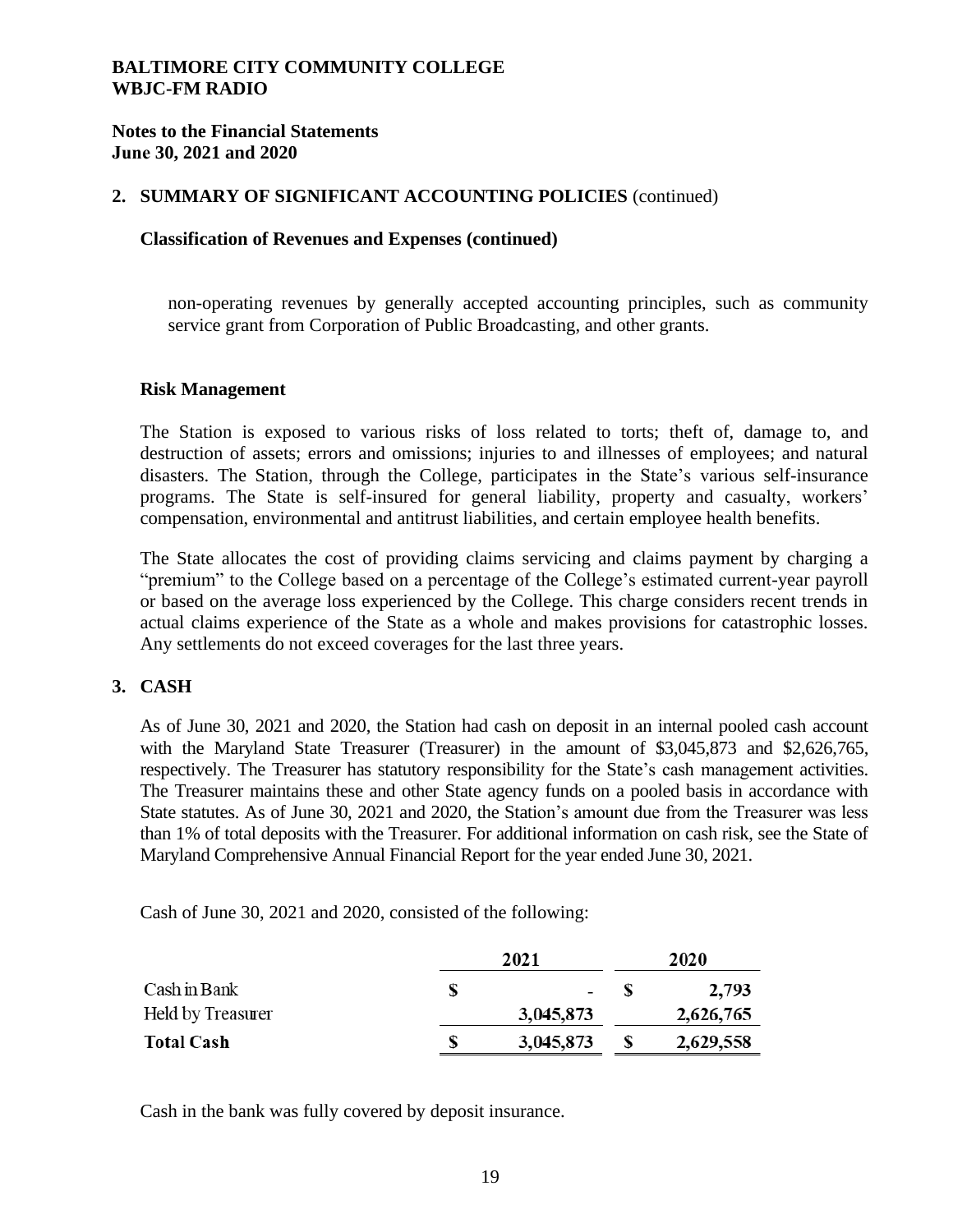**Notes to the Financial Statements June 30, 2021 and 2020**

### **4. INVESTMENTS**

The Station categorizes its fair value measurements within the fair value hierarchy established by generally accepted accounting principles. The hierarchy is based on the valuation inputs used to measure the fair value of the asset. Level 1 inputs are quoted prices in active markets for identical assets; Level 2 inputs are significant other observable inputs; Level 3 inputs are significant unobservable inputs.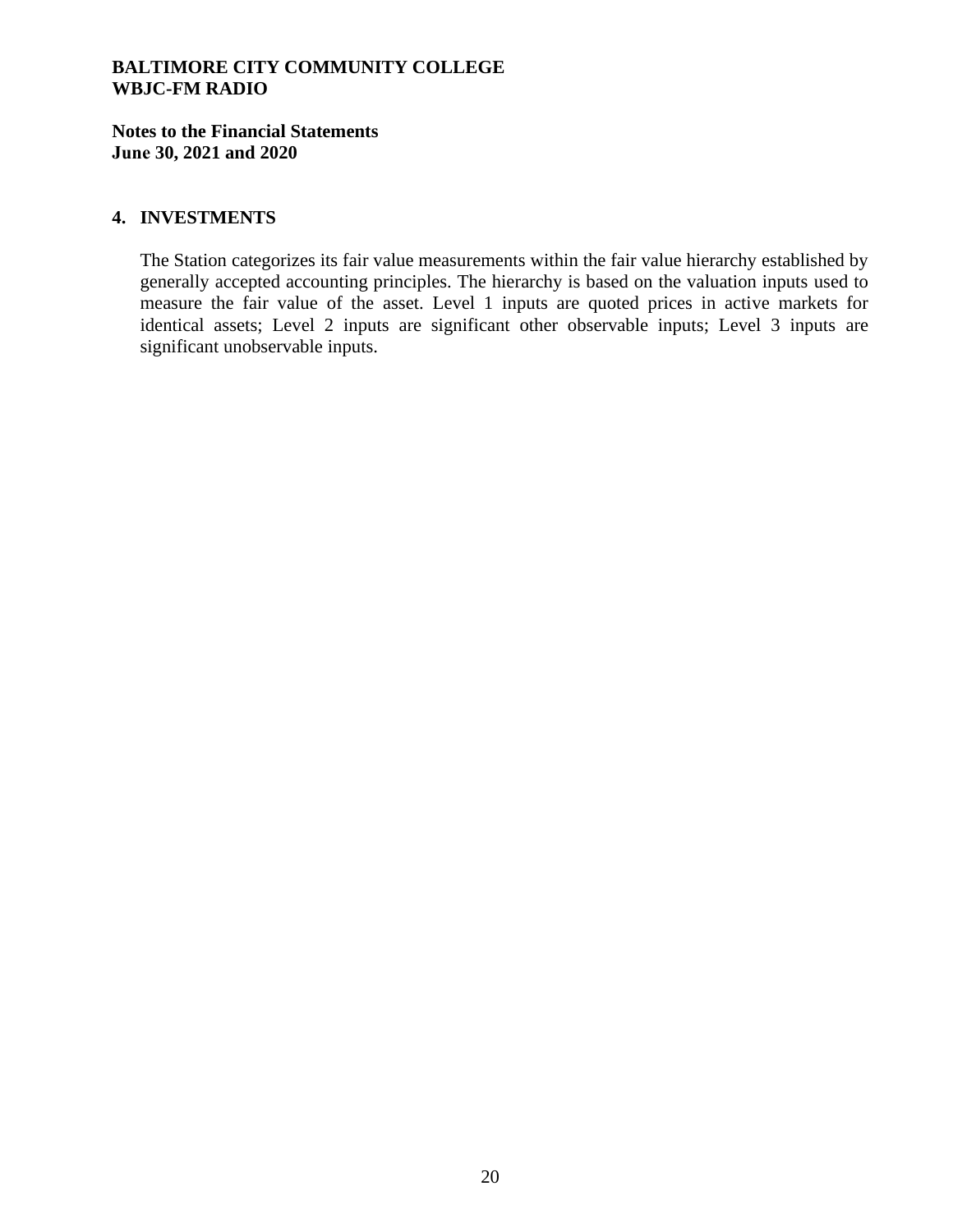# **Notes to the Financial Statements June 30, 2021 and 2020**

# **4. INVESTMENTS (continued)**

The Station has the following recurring fair value measurements as of June 30, 2021 and 2020:

|                          | 2021                 |                |        |    |                          |   |               |  |           |  |           |
|--------------------------|----------------------|----------------|--------|----|--------------------------|---|---------------|--|-----------|--|-----------|
|                          | <b>Quoted Prices</b> |                |        |    |                          |   |               |  |           |  |           |
|                          |                      |                |        |    |                          |   |               |  |           |  |           |
|                          |                      |                | Active |    | Significant              |   |               |  |           |  |           |
|                          |                      | <b>Markets</b> |        |    | Other                    |   | Significant   |  |           |  |           |
|                          |                      | for Identical  |        |    | <b>Observable</b>        |   | Unobservable  |  |           |  |           |
|                          |                      | <b>Assets</b>  |        |    | <b>Inputs</b>            |   | <b>Inputs</b> |  |           |  |           |
|                          | <b>Fair Value</b>    | (Level 1)      |        |    |                          |   |               |  | (Level 2) |  | (Level 3) |
| <b>Stock</b>             | \$<br>94,351         | \$             | 94,351 | \$ | $\overline{\phantom{a}}$ | S |               |  |           |  |           |
| <b>Bonds</b>             | 337                  |                | 337    |    |                          |   |               |  |           |  |           |
| <b>Total Investments</b> | 94,688               | \$             | 94,688 | \$ | -                        | S |               |  |           |  |           |

|                          | 2020 |                   |    |                |    |                    |                                            |  |  |  |  |  |
|--------------------------|------|-------------------|----|----------------|----|--------------------|--------------------------------------------|--|--|--|--|--|
|                          |      |                   |    |                |    |                    |                                            |  |  |  |  |  |
|                          |      |                   |    | in             |    |                    |                                            |  |  |  |  |  |
|                          |      |                   |    | Active         |    | <b>Significant</b> |                                            |  |  |  |  |  |
|                          |      |                   |    | <b>Markets</b> |    | Other              | <b>Significant</b>                         |  |  |  |  |  |
|                          |      |                   |    | for Identical  |    | <b>Observable</b>  | Unobservable<br><b>Inputs</b><br>(Level 3) |  |  |  |  |  |
|                          |      |                   |    | <b>Assets</b>  |    | <b>Inputs</b>      |                                            |  |  |  |  |  |
|                          |      | <b>Fair Value</b> |    | (Level 1)      |    | (Level 2)          |                                            |  |  |  |  |  |
| Mutual stock funds       | \$   | 4,872             | \$ | 4,872          | \$ | -                  | \$                                         |  |  |  |  |  |
| <b>Stock</b>             |      | 65,657            |    | 65,657         |    |                    |                                            |  |  |  |  |  |
| <b>Bonds</b>             |      | 333               |    | 333            |    |                    |                                            |  |  |  |  |  |
| <b>Total Investments</b> |      | 70,862            | S  | 70,862         | \$ |                    | \$                                         |  |  |  |  |  |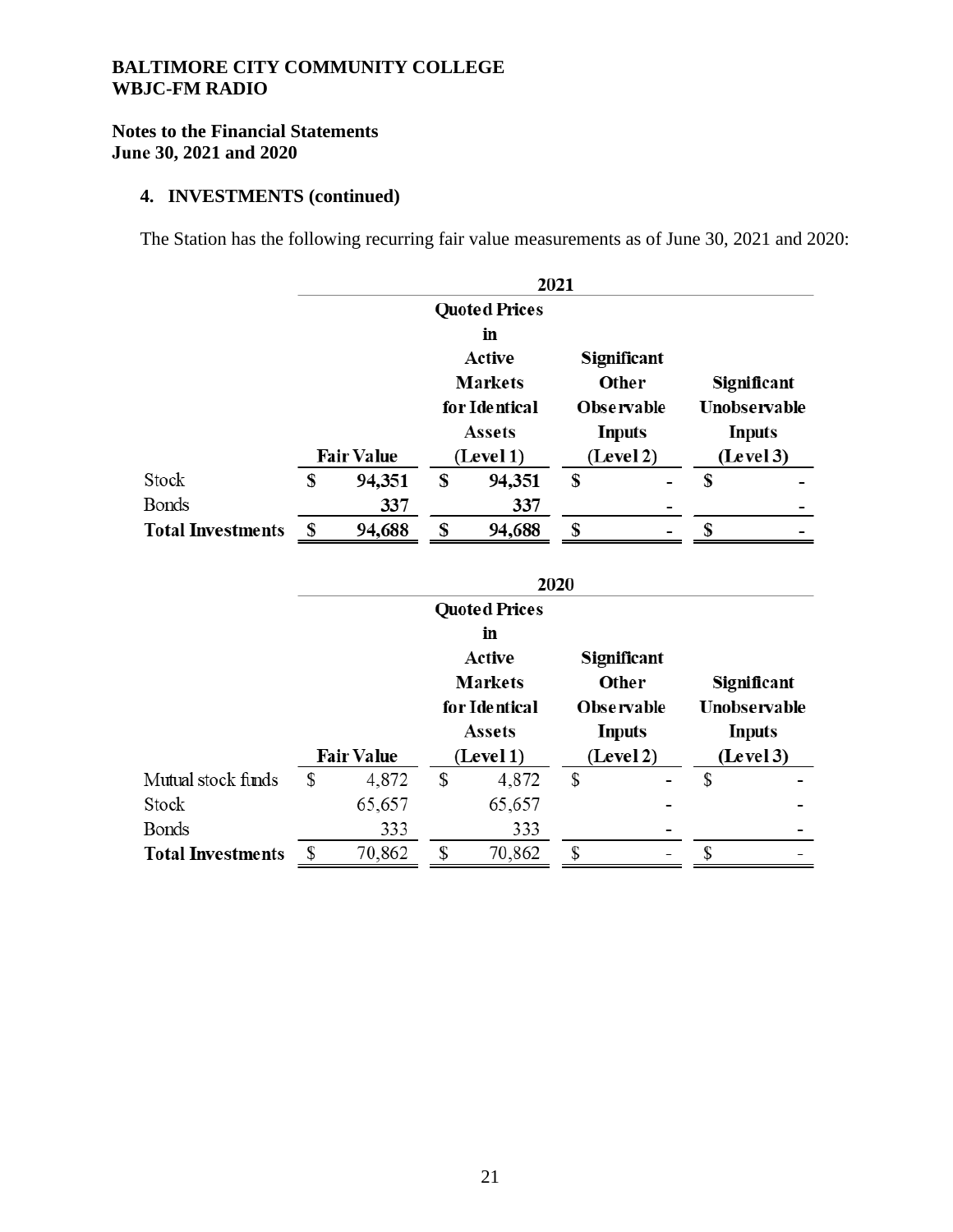# **Notes to the Financial Statements June 30, 2021 and 2020**

#### **4. INVESTMENTS** (continued)

### *Interest Rate Risk*

Interest rate risk is the risk that changes in interest rates will adversely affect the fair value of an investment. The Station adheres to the State Treasurer's policy for managing its exposure to fair value loss arising from increasing interest rates.

The State Treasurer's investment policy states that to the extent possible, it will attempt to match its investments with anticipated cash flow requirements. Unless matched to a specific cash flow, the State Treasurer will not directly invest in securities maturing more than five years from the date of purchase.

# *Credit Risk*

Credit risk is the risk that an issuer or other counterparty to an investment will not fulfill its obligations. The Station's policy for reducing its exposure to credit risk is to comply with the State Treasurer's policy, which requires that the State Treasurer's investments in repurchase agreements be collateralized by U.S. Treasury and agency obligations. In addition, investments may be made directly in U.S. Treasuries or agency obligations.

# *Concentration of Credit Risk*

Concentration of credit risk is the risk of loss attributed to the magnitude of a government's investment in a single issuer. The Station's policy for reducing this risk of loss is to comply with the State Treasurer's policy, which limits the amount of repurchase agreements to be invested with a particular institution to 30% of the portfolio. Otherwise, there is no limit on the amount that may be invested in any one issuer.

#### *Custodial Credit Risk – Deposits*

Custodial credit risk is the risk that, in the event of a bank failure, the Station's deposits may not be returned to it. Deposits are exposed to custodial credit risk if they are not covered by depository insurance and the deposits are (a) uncollateralized, (b) collateralized with securities held by the pledging financial institution, or (c) collateralized with securities held by the pledging financial institutions' trust department or agent but not in the Station's name. The Station does not have a formal deposit policy for custodial credit risk, but follows the State Treasurer's policy which states that the State Treasurer may deposit in a financial institution in the State, any unexpended or surplus money in which the State Treasurer has custody. As of June 30, 2021 and 2020, 99.9% of the Station's cash was deposited with the State Treasury and was not subject to custodial risk.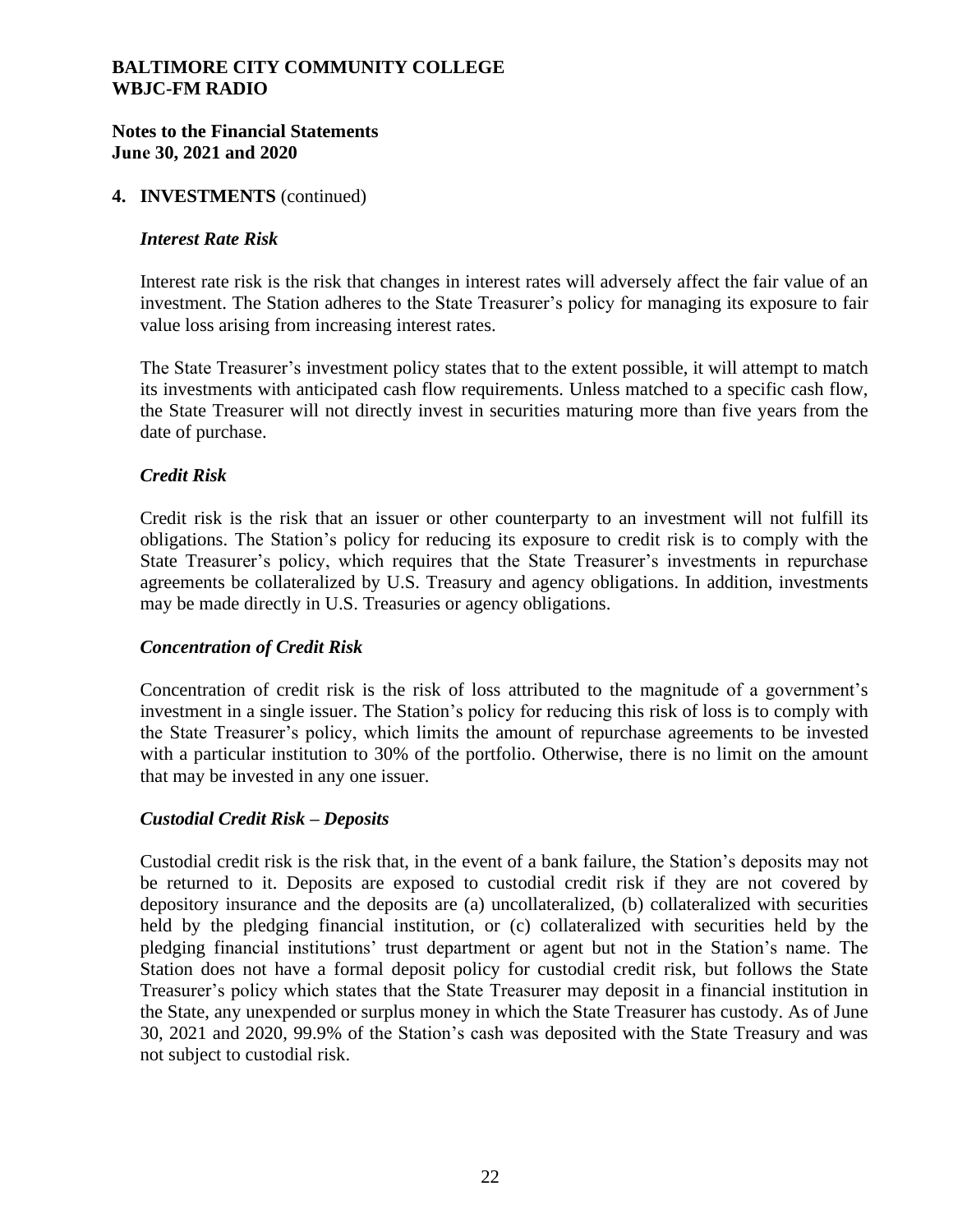# **Notes to the Financial Statements June 30, 2021 and 2020**

# **5. CAPITAL ASSETS**

Below are the changes in capital assets at historical costs for the years ended June 30, 2021 and 2020:

|                                   |    | <b>Balance as of</b> |                  | Retirements/     | <b>Balance as of</b> |               |  |
|-----------------------------------|----|----------------------|------------------|------------------|----------------------|---------------|--|
|                                   |    | June 30, 2020        | <b>Additions</b> | <b>Transfers</b> | June 30, 2021        |               |  |
| Capital Assets                    |    |                      |                  |                  |                      |               |  |
| Furniture, fixtures and equipment |    |                      |                  |                  |                      |               |  |
| (includes Tower and Antenna)      | \$ | 2,104,335            | 66,572           | \$               | \$                   | 2,170,907     |  |
| Less: Accumulated                 |    |                      |                  |                  |                      |               |  |
| Depreciation                      |    | 1,327,517            | 41,018           |                  | \$                   | 1,368,535     |  |
| <b>Capital Assets, Net</b>        | \$ | 776,818              | \$<br>25,554     | \$               | \$                   | 802,372       |  |
|                                   |    |                      |                  |                  |                      |               |  |
|                                   |    | <b>Balance as of</b> |                  | Retirements/     | <b>Balance as of</b> |               |  |
|                                   |    | June 30, 2019        | <b>Additions</b> | <b>Transfers</b> |                      | June 30, 2020 |  |
| Capital Assets                    |    |                      |                  |                  |                      |               |  |
| Furniture, fixtures and equipment |    |                      |                  |                  |                      |               |  |
| (includes Tower and Antenna)      | \$ | 2,103,222            | 1,113            | \$               | \$                   | 2,104,335     |  |
| Less: Accumulated                 |    |                      |                  |                  |                      |               |  |
| Depreciation                      |    | 1,284,649            | 42,868           |                  |                      | 1,327,517     |  |
| <b>Capital Assets, Net</b>        | \$ | 818,573              | \$<br>(41, 755)  | \$               | \$                   | 776,818       |  |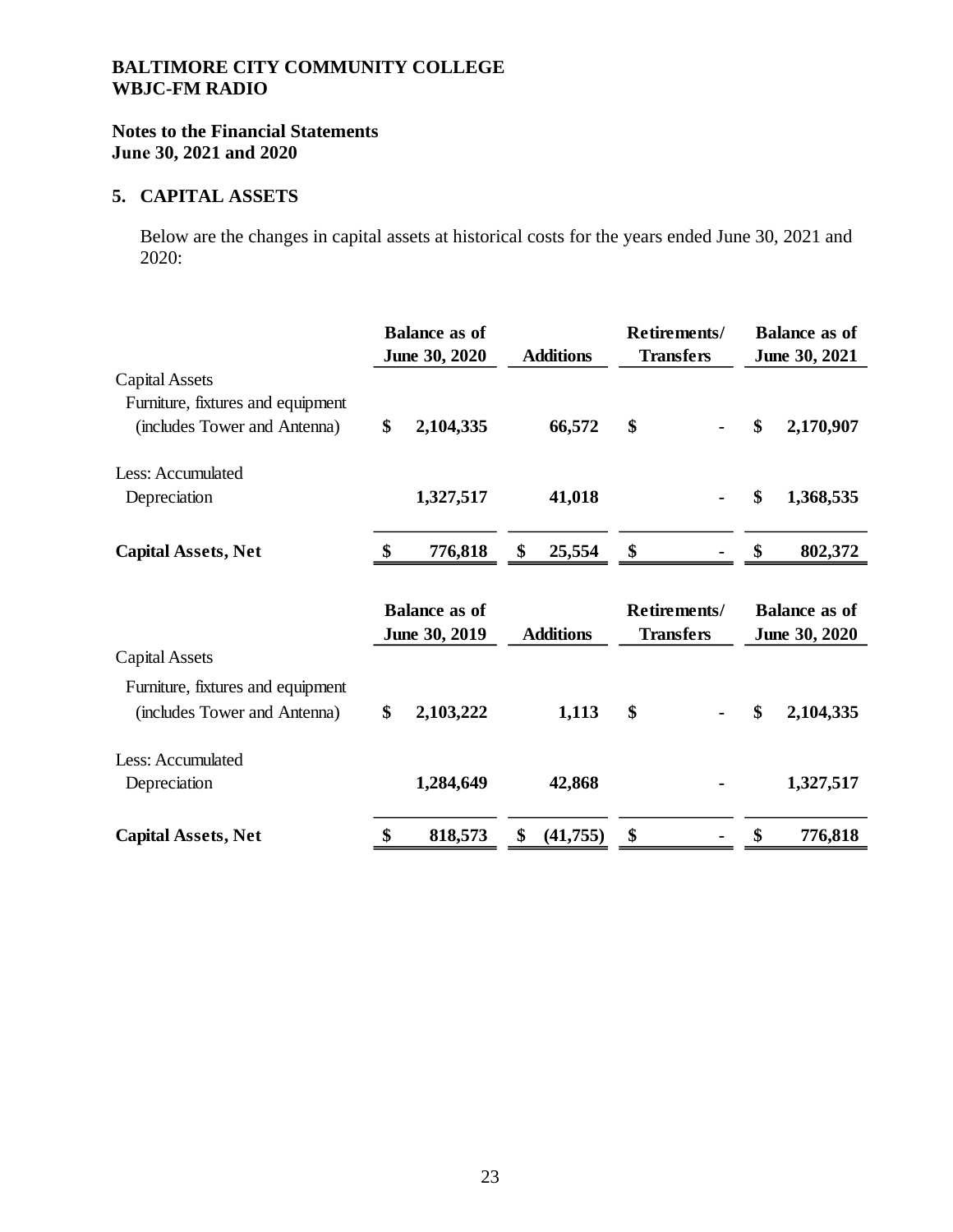### **Notes to the Financial Statements June 30, 2021 and 2020**

#### **6. NONCURRENT LIABILITIES**

Changes in noncurrent liabilities consisted of the following for the years ended June 30, 2021 and 2020:

|                                 | <b>Balance as of</b><br>June 30, 2020 |   | <b>Additions</b> |   | <b>Reductions</b> |    | <b>Balance as of</b><br>June 30, 2021 | Amount<br><b>Due Within</b><br><b>One Year</b> |                      |  |
|---------------------------------|---------------------------------------|---|------------------|---|-------------------|----|---------------------------------------|------------------------------------------------|----------------------|--|
| Accrued compensated<br>absences | \$<br>75,879                          | S | 51,908           | S | (19,088)          | S  | 108,699                               | S                                              | 6,522                |  |
|                                 | <b>Balance as of</b>                  |   |                  |   |                   |    | <b>Balance as of</b>                  |                                                | Amount<br>Due Within |  |
|                                 | June 30, 2019                         |   | <b>Additions</b> |   | Reductions        |    | June 30, 2020                         |                                                | <b>One Year</b>      |  |
| Accrued compensated<br>absences | \$<br>118,824                         | S | 51,545           | S | (94, 490)         | \$ | 75,879                                | S                                              | 4,553                |  |

# **7. RETIREMENT PLANS**

Certain employees of the College are provided with pensions through the Employees Retirement System of the State of Maryland (ERS) - a cost-sharing multiple-employer defined benefit pension plan administered by the Maryland State Retirement and Pension System (MSRPS). The State Personnel and Pensions Article of the Annotated Code of Maryland (the Article) grants the authority to establish and amend the benefit terms of TPS and ERS to the MSRPS Board of Trustees. MSRPS issues a publicly available financial report that can be obtained at www.sra.state.md.us/Agency/Downloads/CAFR/.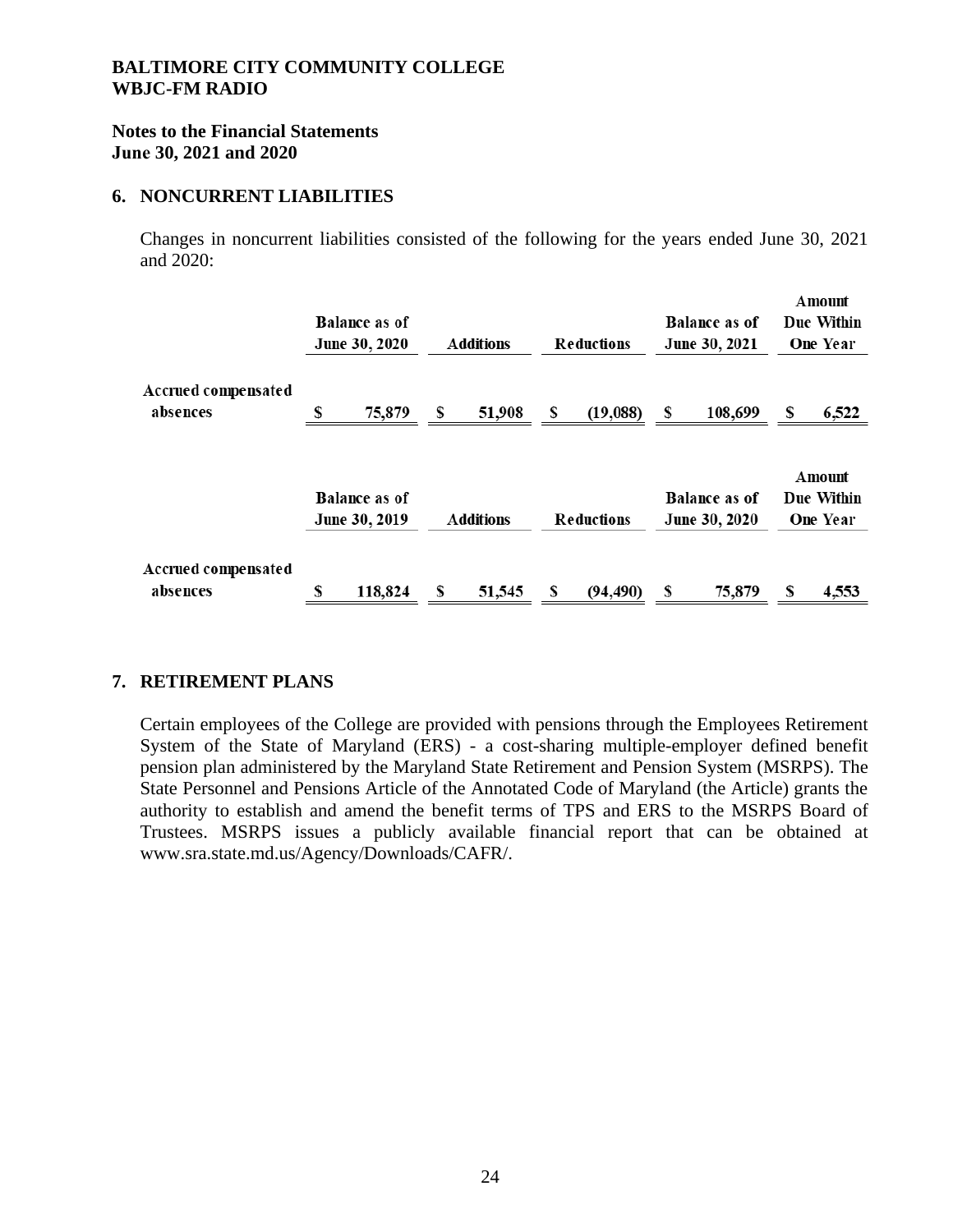### **Notes to the Financial Statements June 30, 2021 and 2020**

#### **8. COMMITMENTS**

The Station entered into an operating lease agreement for the use of certain real estate.

Future minimum lease payments under non-cancelable operating leases were as follows as of June 30, 2021:

|                       | <b>Minimum</b><br><b>Annual Lease</b> | Operating<br>Rental |         |  |  |  |
|-----------------------|---------------------------------------|---------------------|---------|--|--|--|
| Years Ending June 30, | <b>Payments</b>                       |                     | Income  |  |  |  |
| 2022                  | \$<br>22,417                          | \$                  | 83,630  |  |  |  |
| 2023                  | 19,145                                |                     | 85,609  |  |  |  |
| 2024                  |                                       |                     | 87,648  |  |  |  |
| 2025                  |                                       |                     | 89,748  |  |  |  |
| 2026                  |                                       |                     | 72,119  |  |  |  |
| Thereafter            |                                       |                     | 129,403 |  |  |  |
| Total                 | 41,562                                | S                   | 548,156 |  |  |  |

Lease expense for the years ended June 30, 2021 and 2020 was \$95,971 and \$95,971, respectively.